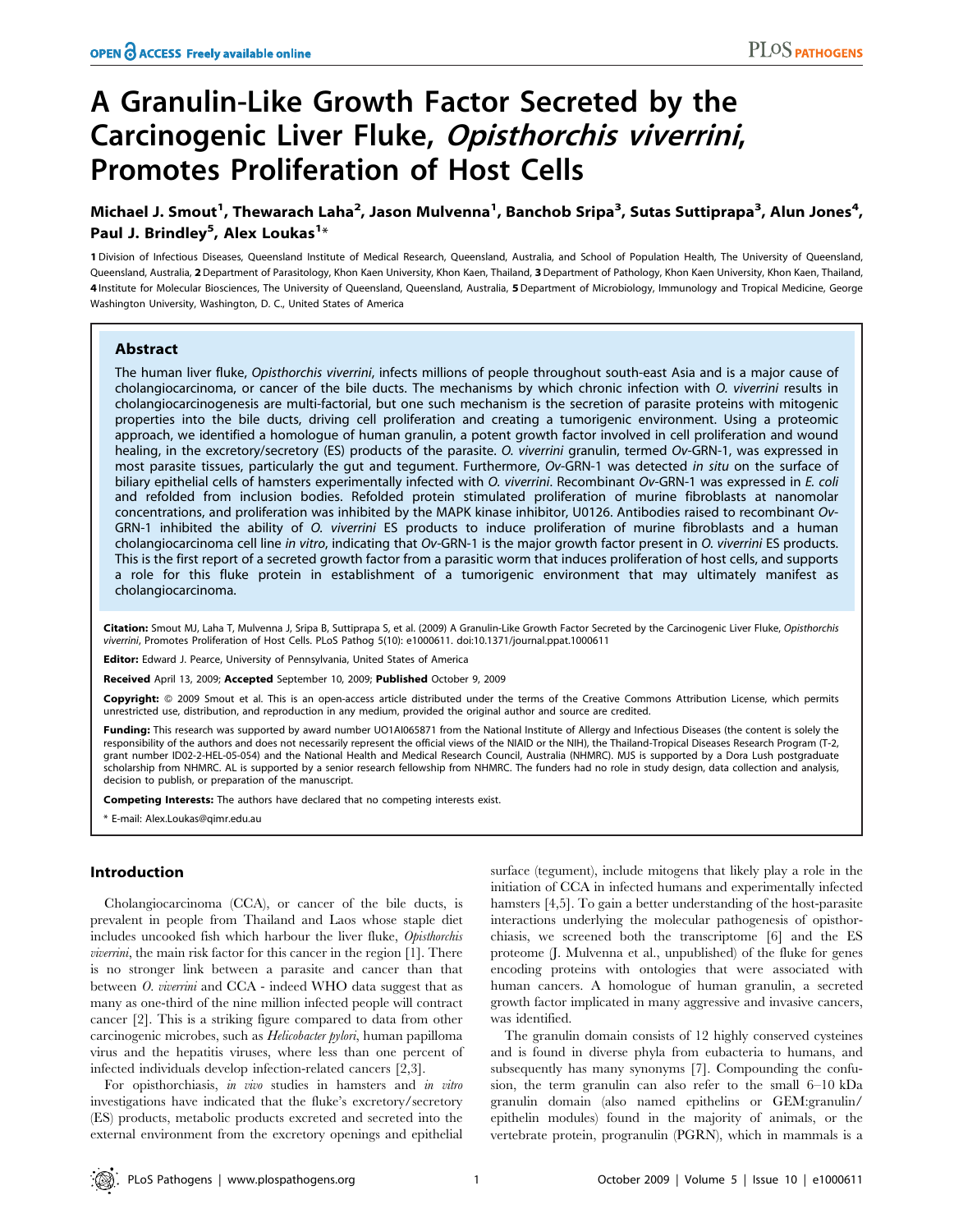### Author Summary

The oriental liver fluke is endemic through South-East Asia and is the major cause of cause of liver cancer in northeastern Thailand. The molecules that are secreted by the parasite cause cells to multiply quicker than they normally would, and excessive cell growth is a key stage in the initiation of many cancers. We identified a secreted protein from the fluke, termed granulin, which has a similar structure to a human growth factor associated with many aggressive cancers. Granulin is secreted by the parasite into the bile ducts where it causes host cells to proliferate. The proliferative activity of fluke secreted proteins was blocked by antibodies against granulin, indicating that it is the major cell growth-inducing molecule released by the parasite. Identifying the function of granulin will enable us to understand how and why this debilitating yet neglected pathogen causes cancer in so many people in South-East Asia. This and future work will contribute towards the development of new strategies to reduce both parasite prevalence and the incidence of the most fatal of liver cancers in Thailand.

large 60–90 kDa glycoprotein containing seven tandemly repeated granulin motifs [8]. PGRN protein is also known as PC cellderived growth factor (PCDGF), proepithelin (PEPI), Granulin/ epithelin precursor (GEP), GP88, acrogranin, granulin or epithelin precursor [9]. Herein we will refer to the large multihomodomain form from vertebrates as PGRN, and granulin (GRN) will refer to the individual granulin domains.

There is a broad distribution of PGRN in human organs and tissues, and elevated levels of mRNA are found in organs with neuronal cells (cerebellum), hematopoietic stem cells (spleen) and rapidly dividing epithelium (skin, gastrointestinal tract and wounded epithelia) [10,11]. Numerous functions for GRNs have been reported but the roles in cell cycle control and wound healing are noteworthy [8]. Numerous mutations have been observed within the human PGRN gene with many linked to psychiatric disorders including Alzheimer's disease and frontotemporal dementia [12,13].

Over-expression of PGRN is linked to tumorigenesis in numerous human tissues, including liver cancers, and is associated with an aggressive and invasive tumour phenotype [14,15]. GRN is a potent proliferative agent but has other pro-tumor qualities that are not yet well characterized. It may promote carcinoma progression by promoting angiogenesis, insensitivity to apoptosis, promotion of tumor invasion and anchorage independence which all support tumor expansion in the unfavorable interstitial environment [7,16,17]. Preventing over-expression of PGRN in a range of tumor types, either through gene silencing or neutralizing antibodies, reduces or entirely inhibits tumor progression [18]. Over-expression of PGRN is an indicator of poor prognosis for a range of cancer types, and anti-GRN antibodies have been successfully employed in mice as therapy for hepatocellularcarcinoma (HCC) [19].

Large-scale gene sequencing efforts have revealed GRN homologues in the majority of parasitic phyla [20,21,22]. Like free-living eukaryotes, parasitic helminths probably utilize GRN to regulate growth and development of their own cells. By contrast, here we describe the detection of GRN in the ES products of O. viverrini and its binding to mammalian biliary epithelial cells in situ. Furthermore, recombinant O. viverrini GRN stimulated proliferation of fibroblasts, whereas antibodies against the recombinant GRN inhibited the ability of ES products to promote proliferation.

Together these findings support a role for this fluke protein in establishment of a tumorigenic environment that may ultimately manifest as CCA.

## Results

## Ov-GRN-1 is a homologue of a human growth factor associated with cancer progression

Characterization of the protein profile of O. viverrini adult worm ES products using LC-MS/MS revealed a 19 amino acid peptide, with a MOWSE score of 50 (delta error -0.0464) (Figure 1 inset), that matched to a single contig encoding a protein with sequence similarity to human granulin (not shown). The cDNA was termed  $Ov$ -grn-1 and its protein product  $Ov$ -GRN-1; the sequences were submitted to GenBank under accession number FJ436341. Verification of the MS/MS identification was then performed using multiple-reaction monitoring (MRM) transitions targeted against the peptide identified in the shotgun proteomics. Firstly, a tryptic digest of O. viverrini ES products, collected after one day of culture, was analyzed and the target peptide identified and fragmented. Next, recombinant  $Ov$ -GRN-1 in water was digested and analyzed in the same fashion. The target peptide from the ES sample was identified at the same elution time and with an identical product ion spectrum as that generated for recombinant  $Ov$ -GRN-1 (Figure 1). The peptide observed showed very abundant y-ion fragments, as expected, on the C-terminal side of the peptide. The peptide also revealed a missed trypsin cleavage at the Arg residue, due to the Pro residue on its C-terminal side. The combination of the initial MS/MS data, elution time of the target peptide in both samples and the similarity of MRM fragmentation patterns strongly supports the presence of Ov-GRN-1 in the ES products of O. viverrini.

 $Ov$ -GRN-1, like homologues from the related liver fluke Clonorchis sinensis and earthworms, has an N-terminal signal peptide followed by a single GRN core domain. Most other proteins containing a GRN domain consist of multiple GRN domains (PGRN) or at least one GRN domain fused to other domains including proteases, protease inhibitors and fibronectin (Figure 2A). Ov-GRN-1 consists of a predicted secretion signal peptide followed by an 84 amino acid GRN domain of 9.04 kDa with twelve conserved cysteines. Whereas no N-linked glycosylation sites were predicted, four putative O-glycosylation sites were identified at Ser-26, Thr-35, Thr-41 and Ser-61. The core GRN domain of Ov-GRN-1 shared 43.6% identity at the amino acid level with granulin F, the closest human homologue, and 85% identity with an EST from the related liver fluke, *Clonorchis sinensis* (Figure 2B). Data from the few GRN structures available suggest that  $Ov$ -GRN-1 adopts the general GRN fold and disulphide bonding pattern akin to carp GRN, the only complete GRN structure available to date [23]. The NMR derived structure of carp (Cyprinus carpio) granulin [23] was used as the template on which to build a molecular model of  $Ov$ -GRN-1 (Figure 2C). The two proteins shared 32% identity over their granulin core domains. The lowest energy structure from 50 calculated using MODELLER was selected as an approximation of the structure of  $Ov$ -GRN-1. The model contained no violations of distance restraints and the Ramachandran plot, calculated with PRO-CHECK-NMR [24], showed a single residue in the disallowed regions.

#### Phylogenetic relationships

 $Ov$ -GRN-1 grouped very closely with its orthologue from the related liver fluke, C. sinensis, a parasite that has also been implicated as a cause of human CCA [25], and this clade obtained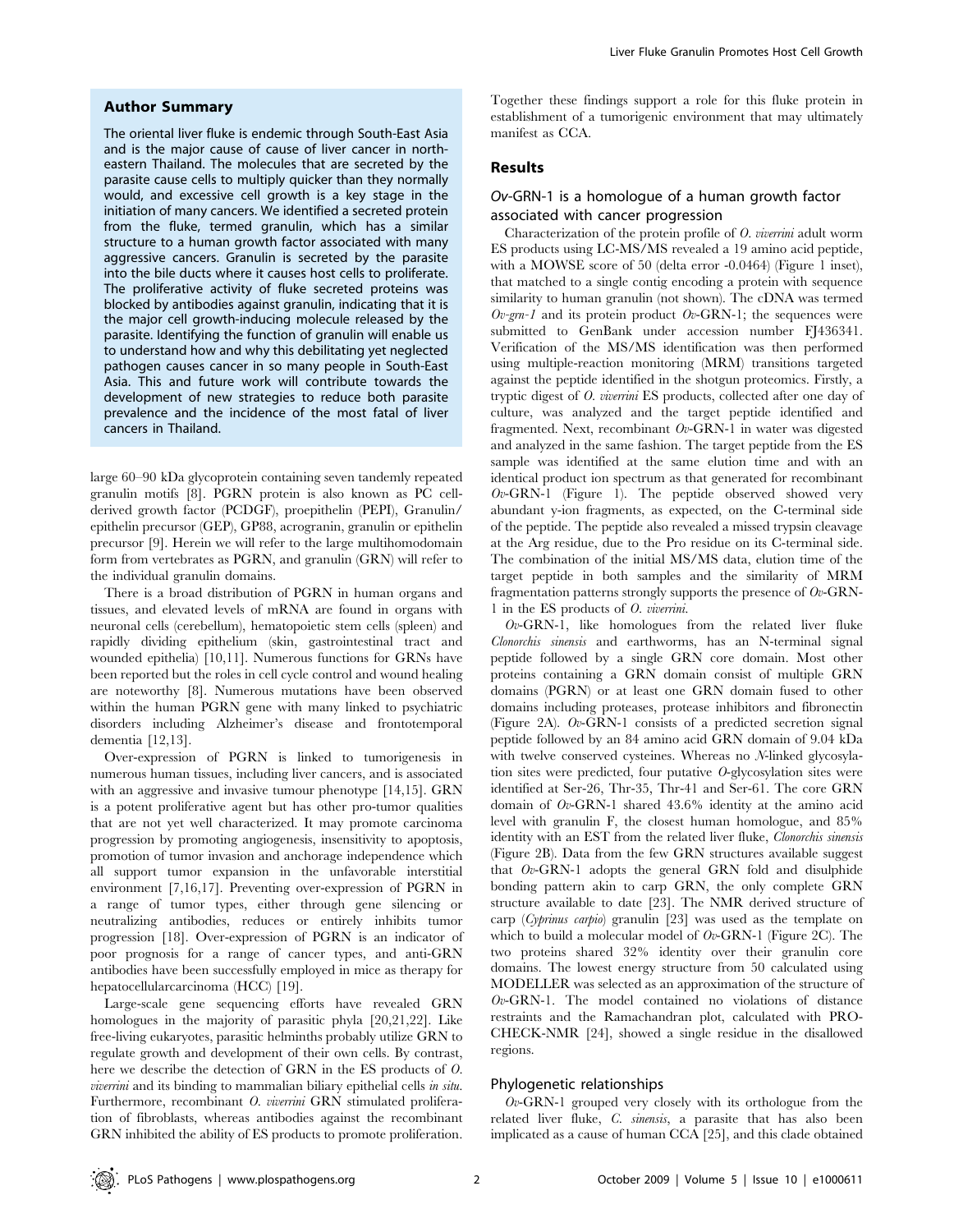

Figure 1. Comparison of multiple-reaction monitoring (MRM) MS/MS fragmentation spectra targeted against a 19 amino acid Ov-GRN-1 peptide identified during the course of shotgun proteomics. Recombinant Ov-GRN-1 (red) and O. viverrini ES products (blue) were analyzed in separate MRM experiments targeted against a previously identified Ov-GRN-1 peptide. In both experiments the target precursor ion eluted from the reverse-phase column at the same time and produced identical MS/MS fragmentation patterns. The MS/MS spectrum from the original identification is shown in the inset and the identified fragments are labeled. Peaks corresponding to the MS/MS spectra are highlighted with an asterisk on the MRM fragmentation spectrum along with the triple charged precursor ions. doi:10.1371/journal.ppat.1000611.g001

100% bootstrap support (Figure 3). GRNs from the placozoan Trichoplax, slime mould, the free-living nematode Caenorhabditis elegans and human granulin B also formed a clade with the liver fluke GRNs, although this did not obtain bootstrap support of greater than 50%. Interestingly, the blood fluke (Schistosoma) GRNs did not group closely with  $Ov$ -GRN-1 – most *O. viverrini* genes share greater sequence identity with other platyhelminth genes [6] than they do with genes from other phyla, suggesting that the phylogeny presented here reflects functional protein relationships rather than taxonomic relationships. It is also noteworthy that the schistosome GRN domains were probably derived from a multidomain PGRN.

## Ov-grn-1 is expressed throughout development of the liver fluke

Reverse transcription PCR using RNA from different Opisthorchis life cycle stages amplified a product of the expected size,  $\sim$ 300 bp, in all developmental stages tested (Figure S1), indicating that  $Ov$ -grn-1 was constitutively expressed throughout the developmental cycle of the liver fluke. An amplicon was not detected in

the absence of reverse transcriptase enzyme (not shown), confirming the absence of contaminating genomic DNA. The constitutively expressed actin gene served as a control and was expressed in all stages.

#### Expression of recombinant Ov-GRN-1

 $Ov$ -GRN-1 was expressed in E. coli and in Sf9 insect cells. We herein refer to the E. coli-derived recombinant protein as  $Ov$ -GRN-1e and  $S/9$ -derived protein as  $Ov$ -GRN-1s. Soluble 6×His tagged Ov-GRN-1s protein with a molecular mass of  $\sim$ 14 kDa was expressed in Sf9 cells at a yield of  $\leq$ 200 µg purified protein per litre of culture medium. A combination of cation exchange and Ni-NTA affinity chromatographies followed by a second Ni-NTA purification resulted in recombinant granulin that appeared to be greater than 95% pure based on SDS-PAGE gels (not shown). Ov-GRN-1e was highly expressed (up to 60 mg/L) in each of three E. coli cell lines (BL21, Rosetta, Rosetta-gami) but in each case the  $Ov$ -GRN-1e was insoluble and required urea (or other chaotropic agents) to solubilise. Different induction times and temperatures were assessed, and none of these variables promoted the solubility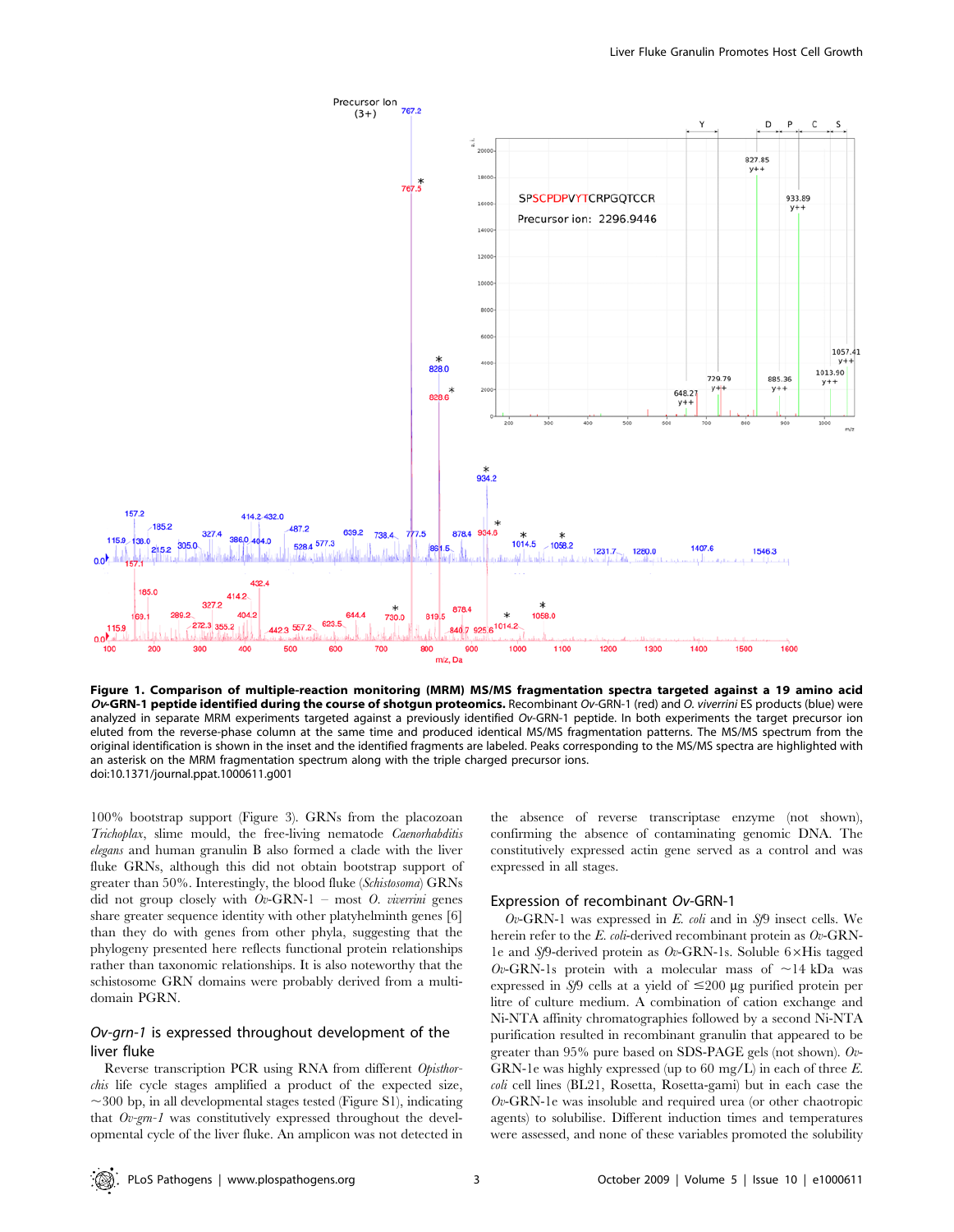

Figure 2. Ov-GRN-1 is a secreted growth factor belonging to the granulin family. Panel A - structural architecture of proteins containing granulin domains. Grn or GrnA-G: granulin domains, Inhib: cathepsin propeptide inhibitor, FN: Fibronectin type III, Sig: Secretion Signal sequence, Protease: Papain family cysteine protease, Esterase: SGNH hydrolase type esterase. Sequence accession numbers are as described in the legend for Figure 2, with structural architecture obtained from Interpro 18.0 database. Panel B - multiple sequence alignment of Ov-GRN-1 and granulin domains from other organisms. Identical amino acids are in black boxes and similar amino acids are in gray boxes. The granulin core domain is highlighted by a pink box. Theoretical disulphide bonds are numbered one to six above each cysteine residue. GenBank accession numbers are as follows: Opisthorchis viverrini Ov-GRN-1- FJ436341\*; Clonorchis sinensis (parasitic liver fluke) - AT006891\*; Schistosoma japonicum (parasitic blood fluke) - AY810079\*; Caenorhabditis elegans (free living roundworm) - NP\_492982\*; Homo sapiens (human) granulin domains A and B - AW51601; Mus musculus (mouse) - NM\_008175\*. \*Amino acid numbering is from the initiator (or predicted initiator) methionine. Panel C - molecular model of the granulin core domain of Ov-GRN-1 based on the nuclear magnetic resonance structure of carp granulin [23] and an overlay where Ov-GRN-1 is superimposed on carp granulin. Disulphide bonds are highlighted in yellow. doi:10.1371/journal.ppat.1000611.g002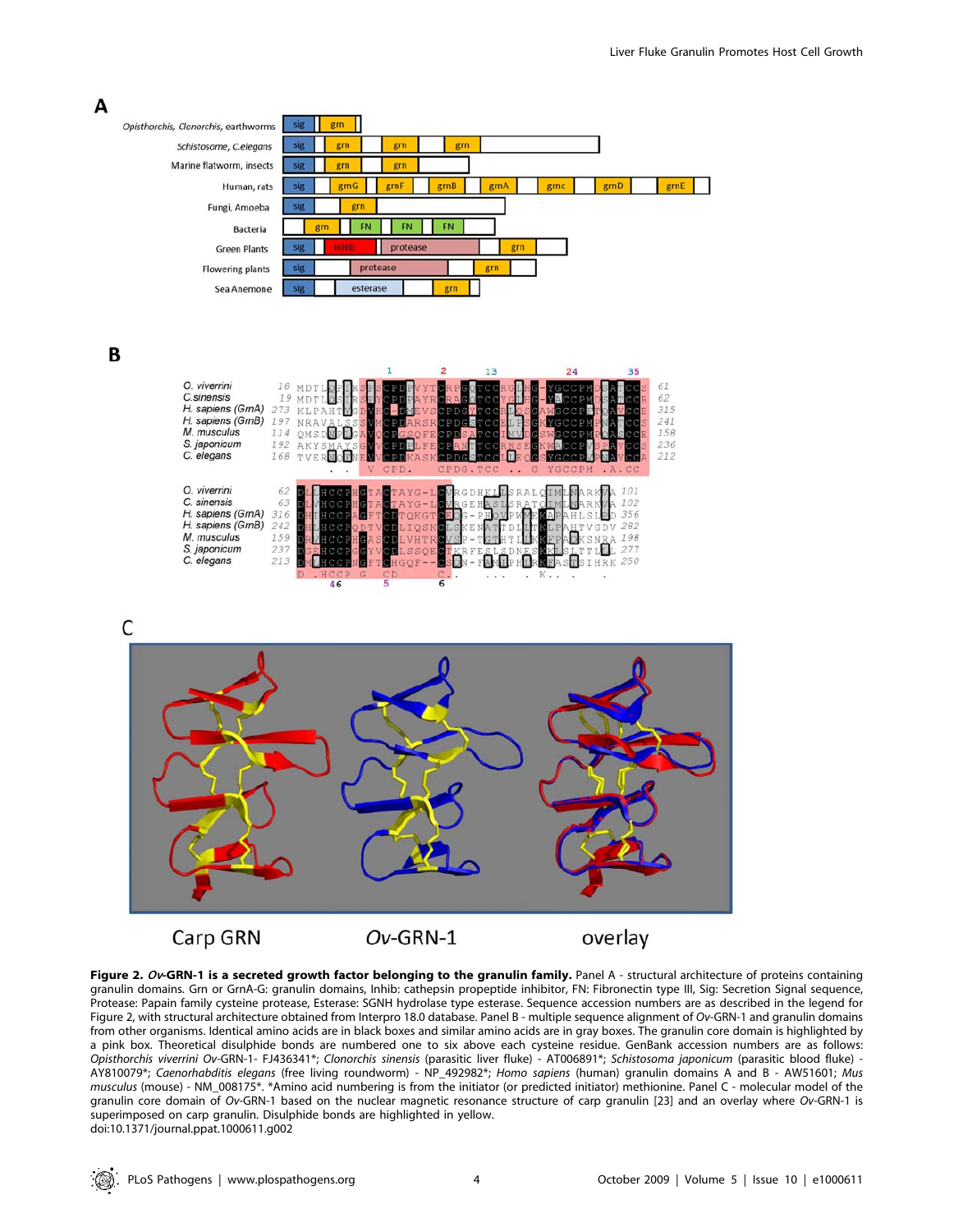

Figure 3. Neighbor joining phylogenetic tree for the granulin core domains from a range of phyla. Numbers on the branches are bootstrap values that obtained greater than 50% support from 1000 replicates. GenBank accession numbers are as follows: Ov-GRN-1 - FJ436341; Cs- Clonorchis sinensis (parasitic liver fluke) AT006891, Sj - Schistosoma japonicum (parasitic blood fluke) AAX25968; Mx - Myxococcus xanthus (bacterium) Q1CVL1; Nc - Neurospora crassa (fungus) Q7S2H4; Dr - Danio rerio (zebrafish) A8E5C4; Xt - Xenopus tropicalis (frogs) CAJ82256; Nv - Nematostella vectensis (sea anemone) A7SM19; Aa - Aedes albopictus (mosquito) B0FU00; Os - Oryza sativa (rice) Q7XR52; Eg - Elaeis guineensis var. tenera (oil palm) A6N8F8; Ta - Trichoplax adhaerens (tablet animals) B3RQV7; Dd - Dictyostelium discoideum (amoeba) Q54QR7; At - Arabidopsis thaliana (mouse-ear cress) Q9LT78; Ce - Caenorhabditis elegans (free living roundworm) BAE35565; Hs - Homo sapiens (human) EAW51601; Mm - Mus musculus (mouse) NP\_492982.

doi:10.1371/journal.ppat.1000611.g003

of the recombinant Ov-GRN-1e. To obtain denatured recombinant protein, BL21 E. coli cells transformed with pET41a encoding the Ov-GRN-1 ORF were grown at  $37^{\circ}$ C and induced for 16 h. Recombinant protein was purified on Ni-NTA resin under denaturing conditions to yield  $>95\%$  pure protein (Figure 4A). Refolding of the purified denatured protein was undertaken, and the best conditions identified yielded  $\sim$ 15% recovery of soluble protein by refolding in 20 mM Tris pH 7.5, 1 mM  $CaCl<sub>2</sub>$  for 24 hr.

#### Antibodies against Ov-GRN-1 recognize native epitopes

IgG antibodies raised against recombinant Ov-GRN-1e and GRN-1s proteins in mice were employed to probe the recombinant immunogens and Opisthorchis somatic adult extract (SAE) by Western blotting under both native and denaturing/reducing conditions. Bands were only visible when SAE was probed under native conditions with both anti-GRN-1s and anti-GRN-1e IgGs, with a strong band visible at 38 kDa, higher than the predicted 9 kDa mass of the monomeric protein (Figure 4B). Neither antibody bound to any proteins under reducing/denaturing conditions (not shown), suggesting that conformational epitopes were the target of anti-GRN-1 antibodies, and that the native protein might form homo-multimers or form complexes with other proteins under native conditions. Control antibodies did not produce any bands under native or denaturing/reducing conditions. Anti-GRN-1s IgG was used to localize the sites of expression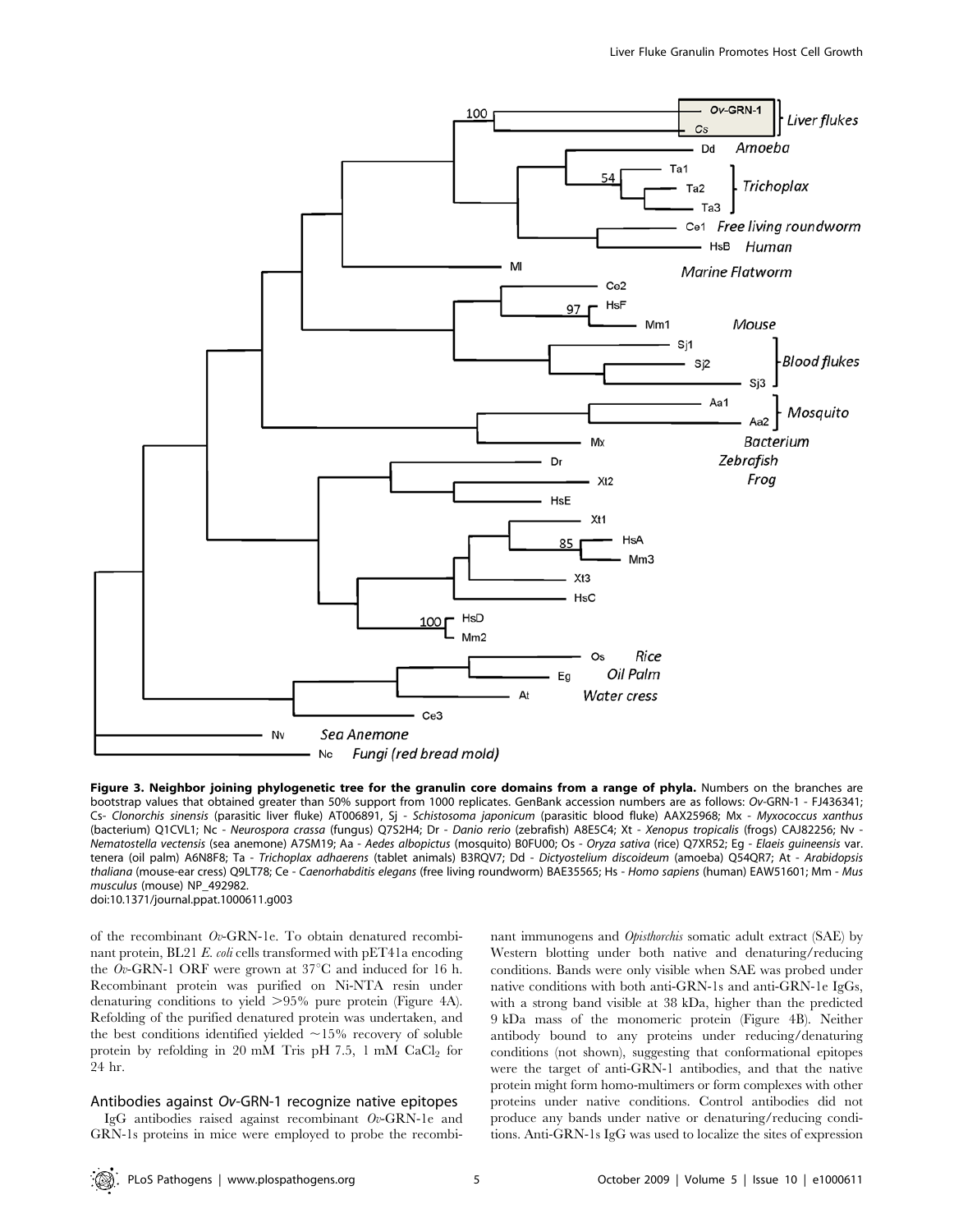

Figure 4. Recombinant Ov-GRN-1e expressed in E. coli and verification of anti-Ov-GRN-1 antibodies. Panel A: 15% SDS PAGE gel stained with Imperial Blue showing purification of Ov-GRN-1e. Lane 1: Benchmark Marker (Invitrogen), 2: French pressed total cell pellet, 3: Insoluble fraction, 4: column eluate containing purified recombinant Ov-GRN-1e, 5: refolded Ov-GRN-1e. Panel B: Recognition of native Ov-GRN-1 in O. viverrini somatic protein extract by mouse anti-Ov-GRN-1s IgG. SDS-PAGE was conducted under native conditions and the blot was probed with control IgG (1) or anti-Ov-GRN-1s IgG (2). The arrow highlights the major band at 38 kDa. Molecular masses (kDa) are indicated on the right. Panel C: Immunolocalization of Ov-GRN-1 in histological sections of adult O. viverrini in the bile ducts of experimentally infected hamsters. The left panel was probed with control IgG; the right panel was probed with anti-Ov-GRN-1e IgG. The bottom panel shows a liver section from an uninfected hamster that was probed with anti-Ov-GRN-1e IgG. Peroxidase staining is revealed as a brown/rust colored deposit in panel B and Mayer's Haematoxylin counterstained the nuclei in blue. Red arrows highlight the regions within in the O. viverrini parasite and bile duct tissue that stained positive for Ov-GRN-1. doi:10.1371/journal.ppat.1000611.g004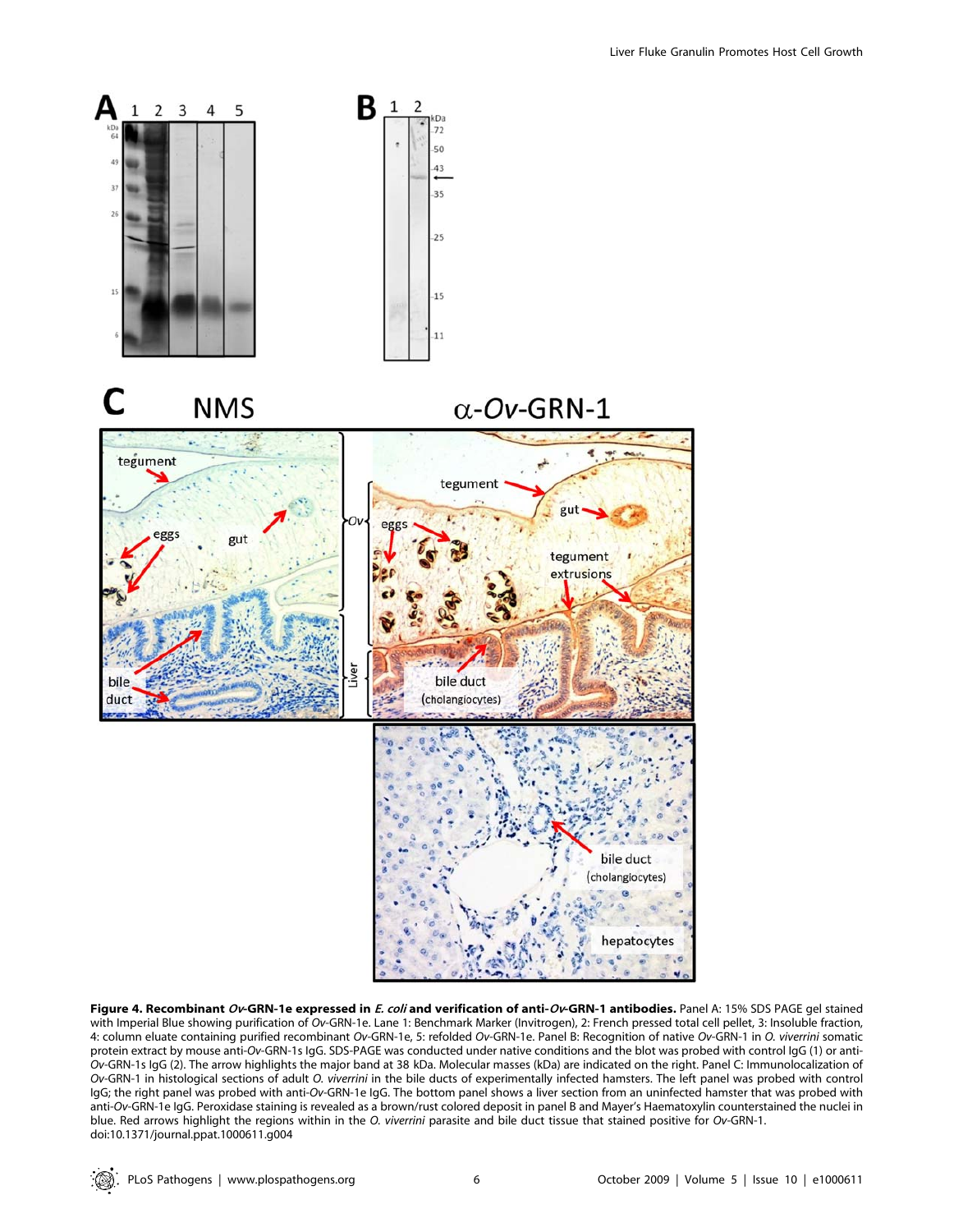within adult *O. viverrini* and in the surrounding bile ducts of an experimentally infected hamster.  $Ov$ -GRN-1 exhibited ubiquitous expression through all tissues, particularly in the gut, tegument and tegument extrusions of the adult worm (Figure 4C, right upper panel). Interestingly, the protein was also strongly detected in the bile duct epithelial cells in close proximity to the liver fluke. Control mouse IgG did not bind to any tissue or structures in the fluke or hamster tissues (Figure 4C, left panel). Additionally anti- $Ov$ -GRN-1s IgG showed no affinity for host granulin as indicated by a lack of staining in uninfected hamster liver (Figure 4C, lower right panel)

## O. viverrini ES products and recombinant Ov-GRN-1e induce cell proliferation

Others have shown that O. viverrini causes proliferation of fibroblasts and the KKU-100 CCA cell line when these cells are co-cultured in the presence of live adult O. viverrini in a non-contact format [4,26]. We reproduced these findings (Figures 5A and S2A) and proceeded to show that soluble ES products from O. viverrini stimulated proliferation of NIH-3T3 fibroblasts (Figures 5B, S2B and S3) and the KKU-100 CCA line (not shown). Cell proliferation was measured using two distinct approaches. WST-1 is a measure of metabolic activity of cells, and although it is routinely used to measure cell growth over time, metabolic variations in cells exposed to different conditions (e.g. in the presence of ES products) can mask changes in real cell numbers. We also assessed the growth of cells using a real time index of measurement to corroborate the proliferation quantified by the WST-1 assay using an xCELLigence system. The cell index readout is a real time measure of conductivity which is indicative of cell surface area in contact with the gold electrodes covering the plate surface [27]. We optimised the conditions for ES-induced cell growth to permit a thorough assessment of the effects of ES products (and other treatments) over time. Cells were seeded at an adequate density to determine growth over 3 days in a reliable manner before reaching confluence. Conditions that resulted in a minimum of two-fold growth of NIH-3T3 fibroblasts between samples treated with and without ES over 3 days were determined in the presence of increasing concentrations of bovine calf serum (BCS) in a 96 well plate – final conditions were 0% BCS seeded at 6000 cells/well, 2% BCS at 2000 cells/well, 5% BCS at 700 cells/ well and 10% BCS at 300 cells/well. The optimal conditions identified for detection of approximately two-fold proliferation of NIH-3T3 fibroblasts induced by addition of ES compared with an equal volume of PBS (control) were as follows: 2,000 cells seeded per well and cultured for 3–8 h in DMEM containing antibiotic/ antimycotic at  $37^{\circ}$ C in  $95\%$  air/5%  $CO_2$  and 2% BCS prior to addition of ES products (20  $\mu$ l) to a final concentration of 20  $\mu$ g/ ml. Cells were cultured in the presence of ES or PBS and cell numbers were determined using the WST-1 dye procedure. Addition of ES to cells grown in all serum concentrations tested resulted in changes in cell growth and morphology; Figure 5C presents the results of cell growth in the presence of 2% BCS. The flattened fibroblastic shape of 3T3 cells changed upon addition of ES products, resulting in a longer, narrower and more refractive spindle shaped cell morphology.

A range of concentrations of recombinant  $Ov$ -GRN-1e was included with cells under different culturing conditions, based on information from other investigations with ES, as described above. Nanomolar concentrations (50–200 nM) of Ov-GRN-1e induced significant growth of cells above growth of control cells treated with either PBS or an irrelevant recombinant protein purified under the same conditions as for  $Ov$ -GRN-1e (Figures 6 and S4). Four hundred nM Ov-GRN-1e induced significant growth after

one day  $(P<0.05)$ , after which cell growth slowed and cell numbers were equivalent to cells treated with control protein by day 3 (Figure 6A). At higher concentrations  $(\geq 800 \text{ nM})$  the cells suffered adverse effects and did not survive beyond 24 hr (not shown). Compared to control protein, 200 nM Ov-GRN-1e promoted significant growth after one day ( $P<0.05$ ) and 50–200 nM Ov-GRN-1e caused significant growth by day 3 ( $P<0.05$ ; Figure 6B). Cell proliferation induced by both ES products and recombinant  $Ov$ -GRN-1 was completely ablated in the presence of 10  $\mu$ M U0126, an inhibitor of Erk1/2 signalling, indicating that  $Ov$ -GRN-1, like human PGRN, signals via the MAPK pathway.

Intriguingly, refolded Ov-GRN-1e that was concentrated (retentate) using a 3 kDa cut-off centrifugal concentrator membrane did not induce cell growth, however the column flow through (i.e.  $>3$  kDa) did induce proliferation. Indeed, the proliferation was greatly enhanced at lower concentrations (10 nM) compared with refolded Ov-GRN-1e that had not undergone concentration (50–200 nM; measured in real time by xCELLigence - Figures 7 and S5). Using both SDS PAGE and Western blotting with anti- $6\times$ His antibody we identified a small amount  $(\sim]5-10\%$  of purified and refolded protein) of refolded protein that reproducibly passed through a 3 kDa cut-off membrane.

## Anti-Ov-GRN-1 antibodies block cell proliferation induced by O. viverrini ES products

To determine whether  $Ov$ -GRN-1 was responsible for the mitogenic activity of ES, we attempted to neutralize the mitogenic activity of ES with anti- $Ov$ -GRN-1 antibodies. Anti-GRN-1s IgG inhibited ES-induced proliferation of NIH-3T3 fibroblasts (Figures 8A and S6A). After 3 days of cell culture, significant inhibition of proliferation was evident at concentrations of 20 and 40  $\mu$ g/ml IgG in both 2% and 5% BCS cultures (P<0.01 - $\leq$ 0.001). Similar antibody-induced suppression of proliferation was obtained in the absence of BCS over two days (not shown), but after two days control cells (treated with PBS) began to die.

NIH-3T3 cells were grown under identical conditions as described above  $-20 \mu g/ml$  ES, 20  $\mu g/ml$  test or control IgGs and 2% BCS over 3 days - and monitored with the xCELLigence system (Figures 8B and S6B). Cells treated with ES alone or ES in the presence of control IgG grew at the same rate ( $F_{(2,186)}$   $P = 0.65$ ) with a steady increase of 0.2–0.25 units over 24 hours and then a reduced rate of increase of 0.05–0.1 units for the subsequent two days. This was similar to the growth rates measured with WST-1. When ES in the presence of either anti- $Ov$ -GRN-1e or anti- $Ov$ -GRN-1s IgGs were incubated with cells, growth slowed significantly  $(F_{(2,186)}$  P $\leq$ 0.0001) compared to cells treated with ES alone or ES plus control IgG and showed only minor variations from the growth profile of NIH-3T3 cells treated with PBS alone (Figure 8B).

The inhibitory effect of anti- $Ov$ -GRN-1 IgG on the growth of the KKU100 CCA cell line induced by ES products was also assessed. Cells were cultured for 3 days in RPMI 1640/2% BCS with a final concentration of  $20 \mu g/ml$  ES. Cell growth is presented as absorbance at 450 nm rather than as a growth ratio because of the differences in growth characteristics between this cell line and NIH-3T3 fibroblasts. The same general trend was observed, whereby anti-GRN-1e and to a lesser but still significant extent, anti-GRN-1s, IgGs inhibited proliferation induced by ES in an antibody dose-dependent fashion (Figure 8C). Significant inhibition was observed with 16  $\mu$ g/ml (P<0.05) and 24  $\mu$ g/ml  $(P<0.001)$  anti-GRN-1e IgG. Addition of IgGs to cells in the absence of ES had no effect on cell growth (not shown).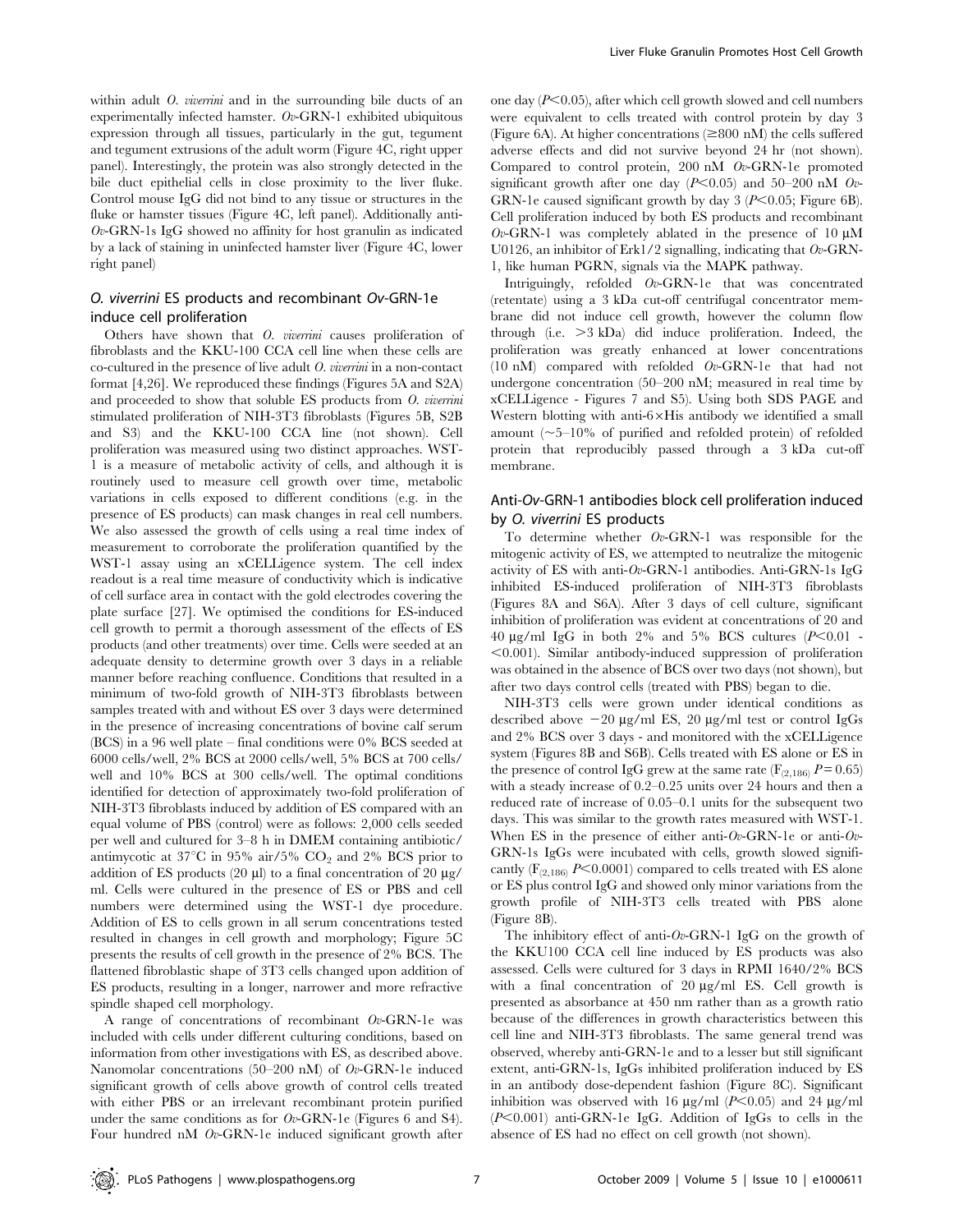

Figure 5. Proliferation of host cells in response to O. viverrini proteins. Panel A: Non-contact co-culture of 3 or 10 living adult O. viverrini worms with KKU100 human biliary cancer cell line over time. Growth is expressed as a ratio of cells cultured in the presence or absence of O. viverrini. Cell numbers were manually counted using a hemocytometer. Panel B: Effect of different concentrations of O. viverrini adult worm ES on the growth of NIH-3T3 mouse fibroblasts over time. Cell growth was measured using WST-1 metabolic assay as a marker of mitochondrial enzyme activity. Growth is expressed as a ratio compared to cells that did not receive ES with error bars indicating one standard deviation. Panel C: Morphology changes of NIH-3T3 mouse fibroblasts cultured in the presence or absence of O. viverrini adult worm ES (20 µg/ml) after 3 days. doi:10.1371/journal.ppat.1000611.g005

## Discussion

Initiation of CCA in chronic opisthorchiasis in humans [28] and experimentally infected hamsters [29] is thought to be multifactorial, involving (1) infection-induced inflammation, particularly the release of reactive oxygen and nitrogen species from inflammatory cells, (2) dietary nitrosamines consumed by endemic populations, (3) secretion by the fluke of mitogens into the biliary tree [5]. Co-culture of O. viverrini adult worms with mouse fibroblasts (NIH-3T3) where parasites and cells are separated by a porous membrane results in cell proliferation [4]. Here we show that soluble ES products, in the absence of live  $O.$  viverrini parasites,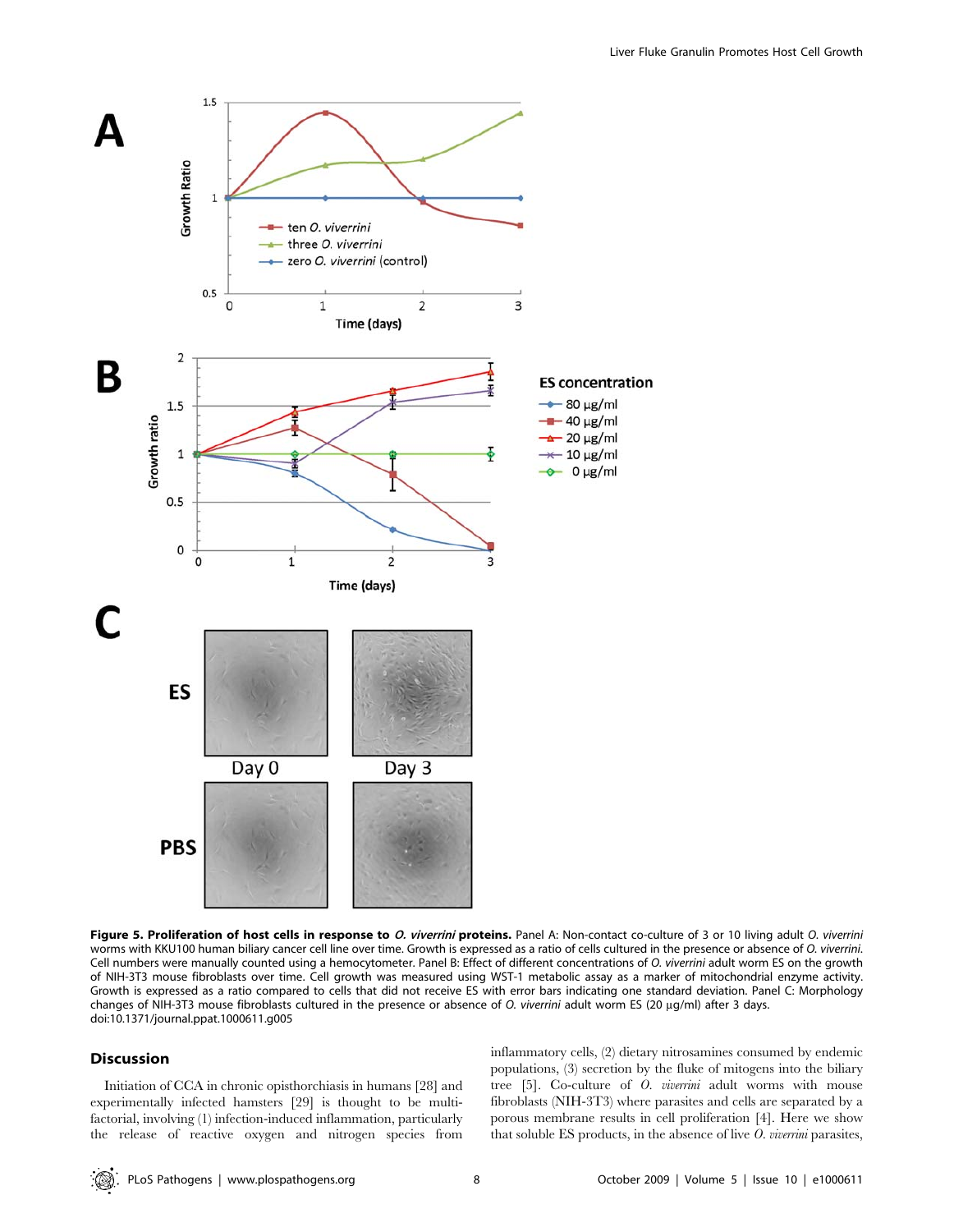

Figure 6. Recombinant refolded  $Ov$ -GRN-1e stimulates growth of NIH-3T3 fibroblasts at nanomolar concentrations as measured by WST-1 cell count assay. Growth is expressed as a ratio of cell numbers after incubation with recombinant proteins compared to PBS (growth rate = 1.0). Panel A: The effects of Ov-GRN-1e and control protein on NIH 3T3 cells for 3 days. To facilitate view of error bars, data points were offset by 0.05 units. Panel B: Growth of cells after three days of culture in the presence of 2-400 nM Ov-GRN-1e and Sm-TSP-2 control protein. All curves are the averages of duplicates and standard deviations are shown as error bars at each data point. Asterisks denote significance at the  $P<0.05$  (\*),  $P<0.01$  (\*\*) and  $P<0.001$  (\*\*\*) levels between growth ratios of cells cultured with Ov-GRN-1e and negative control protein at equivalent concentrations. doi:10.1371/journal.ppat.1000611.g006

and recombinant Ov-GRN-1e cause proliferation of mouse fibroblasts and a human CCA cell line, and that proliferation caused by ES products can be blocked with anti-  $Ov$ -GRN-1e antibodies. This data implies that  $Ov$ -GRN-1 is perhaps the major mitogenic factor in ES, and this protein contributes to the development of an environment that is conducive to CCA.

The GRN protein family is found in a diverse range of organisms including bacteria, plants and animals. Our phylogenetic analysis of the protein family suggested that a majority of GRN proteins do not form clades based on taxonomic groupings but rather group according to protein functions. The individual GRN domains from human PGRN form distinct clades with homologues from other species, supporting the notion that these proteins have evolved to perform distinct functions in different organisms, and furthermore, individual GRN domains released after processing of the multidomain PGRN have also evolved to perform discrete functions. A range of organisational archetypes are seen within the family, ranging from single GRN domains behind a secretory signal peptide, as seen in earthworms and the liver flukes, to multi-homodomain PGRNs and even single GRN domains fused to other protein domains [7].

The structure of GRN is unique, although it can be partially superimposed on the 3-dimensional fold of epidermal growth factor (EGF), despite the absence of primary sequence identity [30]. Furthermore, Ov-GRN-1 and human PGRN, like EGF, triggers similar signalling cascades, including the MAPK pathway [31]. When NIH-3T3 fibroblasts were co-cultured with O. viverrini adult worms without serum, only mRNAs associated with EGF and TGF-beta signalling pathways were significantly upregulated, further supporting a role for Ov-GRN-1 in parasite-induced proliferation and downstream signalling of host cells [32]. Granulin-induced cell proliferation can result in upregulation of EGF family members, such as VEGF, which could account for upregulation of genes involved in the EGF pathway [31].

 $Ov$ -GRN-1 was expressed at very low levels in lepidopteran  $(Sf9)$ cells, limiting more thorough investigation of this form of the protein. By contrast,  $Ov$ -GRN-1 was expressed at high yield in E. coli and could be refolded into an active form that induced proliferation at nanomolar concentrations. This is the first report, to our knowledge, of a secreted growth factor from a parasite that induces proliferation of host cells. This is also the first report of functional recombinant expression of a single domain granulin. Tolkatchev expressed all 7 granulin domains individually from human PGRN but only three, granulins A, C and F, appeared to adopt at least partially correct fold and induced growth [33].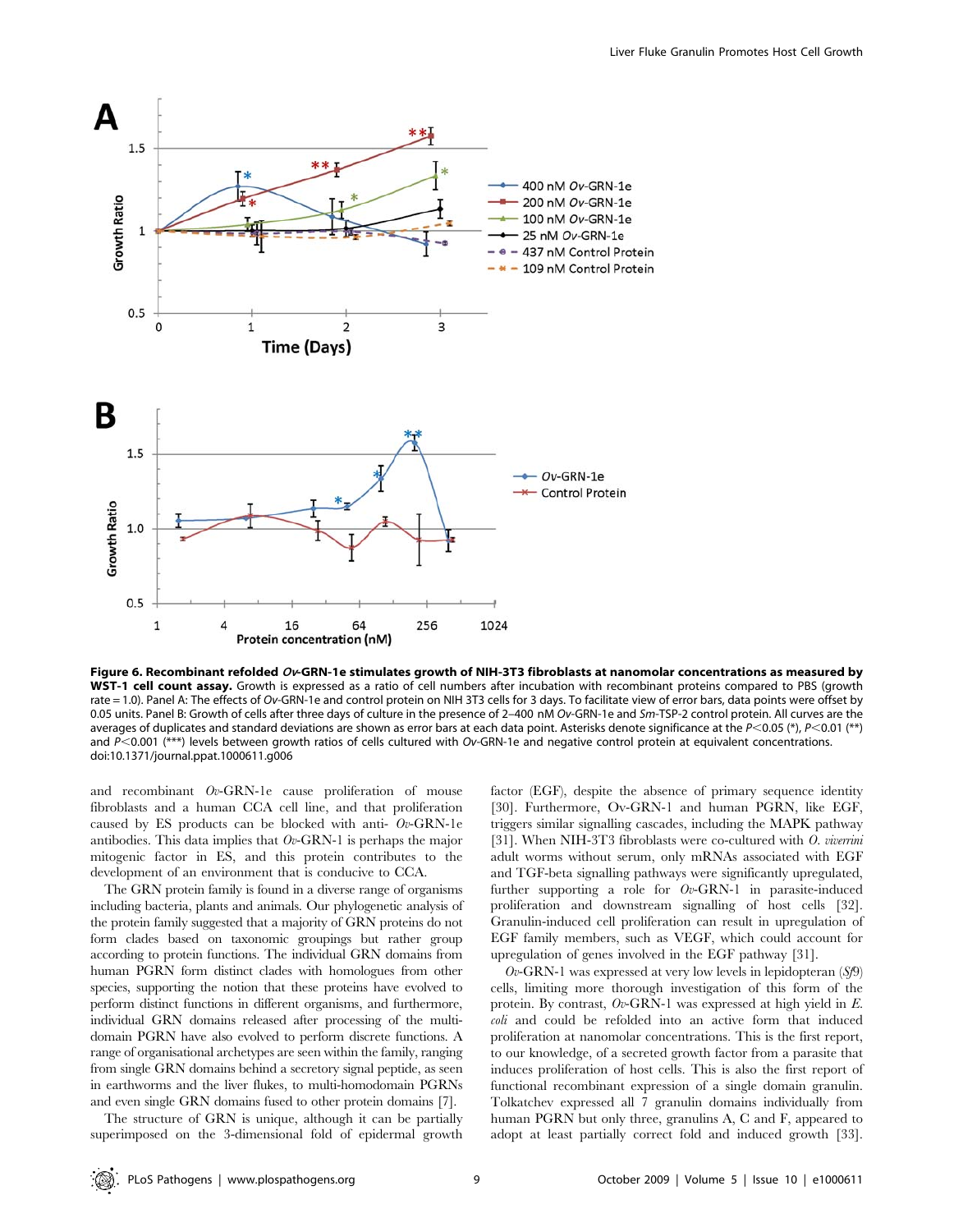

Figure 7. Refolded recombinant Ov-GRN-1e stimulates growth of NIH-3T3 fibroblasts at nanomolar concentrations as measured in real time using an xCELLigence system (Roche). The curves represent the difference between control cells grown in medium plus PBS versus test cells (recombinant proteins added) as measured by Cell Index; data have been normalized prior to sample addition. The control protein and Ov-GRN-1e were added to cells at equimolar quantities, as previously determined and optimized using the WST-1 assay. Ov-GRN-1e before and after (column flow-through) filtration through a 3 kDa cut-off nanosep filter are shown. doi:10.1371/journal.ppat.1000611.g007

Despite refolding denatured  $Ov$ -GRN-1e to generate a functional recombinant protein that induced cell proliferation, the majority of functional recombinant protein passed through a 3 kDa cut-off membrane. If  $Ov$ -GRN-1 does indeed adopt a similar fold to carp granulin (Figure 2C), the super helical structure held tightly together by 6 disulphide bonds might well pass through a 3 kDa membrane (Figure 7). Furthermore, the apparent molecular weights of native human granulins purified from leukocytes range from 1.7–3.2 kDa and would likely pass through a 3 kDa membrane, as we observed here with functionally active Ov-GRN-1 [34]. The low nanomolar activity displayed by refolded  $Ov$ -GRN-1 is comparable to the activity of purified human granulins [15].

GRN is associated with many aggressive cancers. It is overexpressed in human liver [14,19], renal [35], breast [31,36,37], bladder [16] and brain [15] tumors. It may promote cancer progression by stimulating angiogenesis, suppressing anoikis (a form of apoptosis), promotion of tumor invasion and anchorage independence, all of which support tumor expansion in the unfavourable interstitial environment [7,16,17]. Preventing the activity of PGRN in a range of tumor types, either through gene silencing or antibody neutralization, reduces or entirely inhibits tumor progression [18]. Transfection of fibroblasts with PGRN induces serum independent proliferation but does not transform them into neoplastic cells, suggesting that the protein is probably not oncogenic by itself, but over-expression of PGRN in the SW-13 non-malignant adrenal carcinoma cell line made it highly tumorigenic [38]. Indeed, PGRN is a therapeutic target for liver cancer, particularly HCC. An anti-PGRN monoclonal antibody inhibited tumor growth in vivo in nude mice transplanted with human HCC [19]. The anti-PGRN antibody also inhibited growth of hepatoma cells but had no significant effect on normal liver cells, and inhibited the growth and proliferation of established tumors via the p44/42 MAPK and Akt pathways. These findings demonstrate that GRN is an important factor in the initiation of liver cancer and the migration of cancerous cells. We showed here that  $Ov$ -GRN-1 signals via the MAPK pathway, further accentuating the potential role of this parasite protein in the initiation of CCA in people with chronic opisthorchiasis.

Increased PGRN expression has not been reported in CCA, however, when gene expression profiles from intrahepatic CCA associated with or without  $O.$  viverrini were compared, genes associated with growth factor signalling were the most highly upregulated ontology in the non-fluke associated CCA, whereas genes involved in xenobiotic metabolism were the most highly upregulated genes in fluke associated CCA [39]. It is intriguing that genes involved in growth factor signalling pathways were selectively upregulated in non-fluke associated CCA. This prompts the speculation that  $Ov$ -GRN-1 causes excessive proliferation and migration of pre-cancerous and cancerous cells in the bile ducts of infected people, obviating the necessity for local upregulation of the host growth factors and associated signalling molecules during tumorigenesis.

Why *O. viverrini* secretes such a potent growth factor that acts on host cells is unclear. One potential role for fluke GRN is in the wound repair. Inflammatory cells secrete peptides derived from PGRN [34], and PGRN mRNA is highly induced in dermal fibroblasts and epithelial cells following transcutaneous puncture wounds [8]. Furthermore, recombinant PGRN increased the accumulation of inflammatory cells, blood vessels and fibroblasts at puncture sites, implying a direct role as a wound-healing growth factor [9]. O. viverrini adult worms grasp the bile duct wall with their suckers and feed on the biliary cells, often severely damaging the epithelium. Additional inflammation occurs as a result of the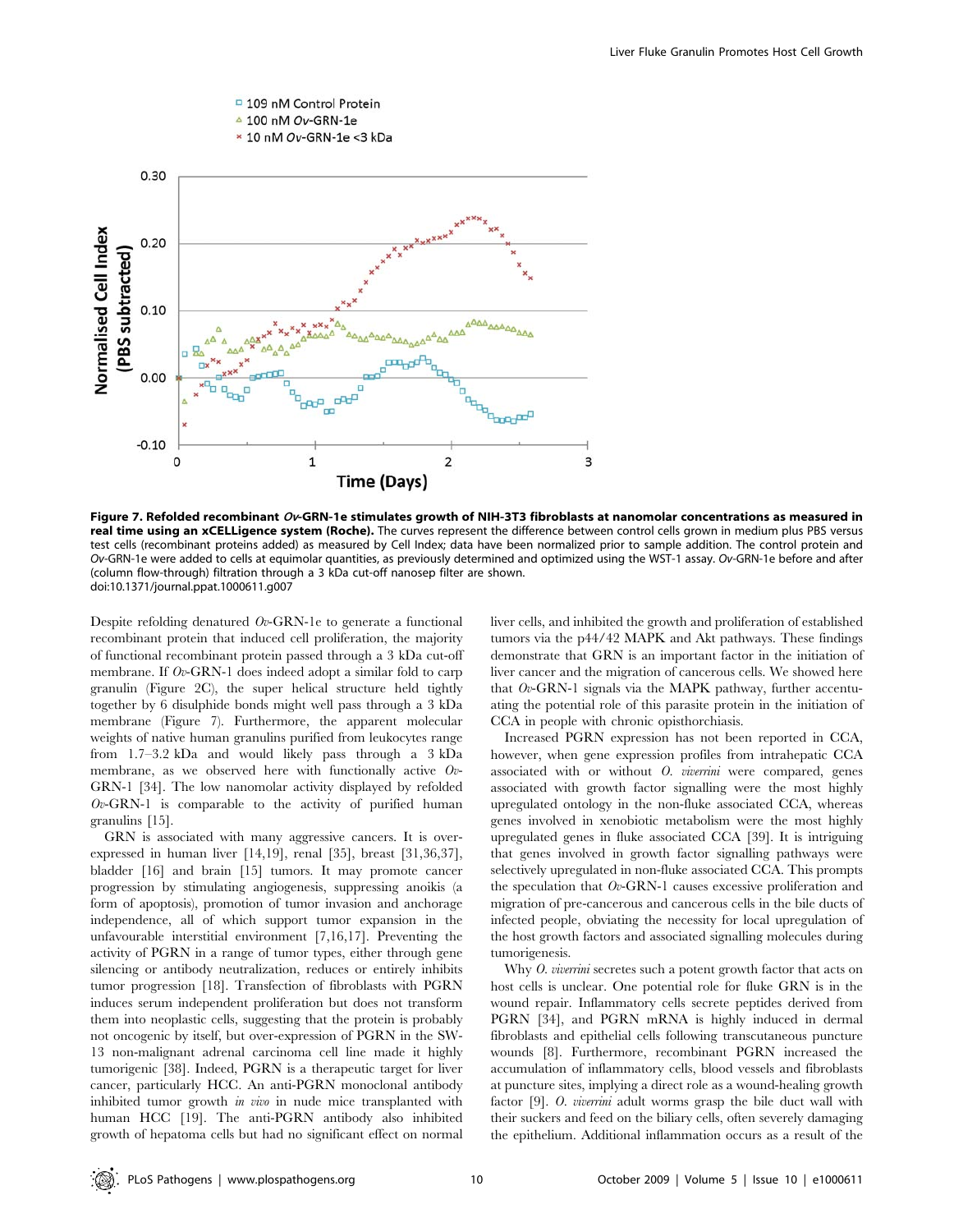

Figure 8. Inhibition of ES-induced cell proliferation by anti-Ov-GRN-1 IgG. Panel A: Anti-Ov-GRN-1s IgG inhibited growth in a dosedependent manner of NIH-3T3 fibroblasts induced by O. viverrini ES products as measured by the WST-1 metabolic assay. Panel B: Anti-Ov-GRN-1e and anti-Ov-GRN-1s IgGs inhibited growth of NIH-3T3 fibroblasts induced by O. viverrini ES as measured in real time using an xCELLigence system (Roche). Panel C: Anti-Ov-GRN-1e and anti-Ov-GRN-1s IgGs inhibited growth of KKU-100 cholangiocarcinoma cells induced by O. viverrini ES in a dosedependent manner. Data were obtained using the WST-1 metabolic assay. All data shown are means of triplicate experiments and standard deviations at each data point are shown as error bars. Asterisks denote significance at the  $P<0.05$  (\*),  $P<0.01$  (\*\*) and  $P<0.001$  (\*\*\*) levels between growth ratios or absorbance readings of cells cultured with anti-Ov-GRN-1 and negative control antibodies at equivalent bovine calf serum concentrations.

doi:10.1371/journal.ppat.1000611.g008

local immune response to resident worms (reviewed in [5]). Ov-GRN-1 might therefore play a role in wound repair at and around the feeding site to minimize the pathology that the parasite causes to the host. Another potential role for  $Ov$ -GRN-1 is in the ''farming'' of host cells for nutritional purposes. By promoting growth of cells at the feeding site, the parasite is ensured of a steady supply of nutrients. Blood-feeding leeches secrete a GRN that inhibits thrombin activity [40], and  $Ov$ -GRN-1 might also perform a similar function to interfere with clot formation while feeding.

Like some other *O. viverrini* proteins, *Ov*-GRN-1 was identified on the surface of and inside host biliary epithelial cells. O. viverrini ES products adhere to and are internalised by hamster biliary epithelial cells in the first order bile ducts as well as the small extra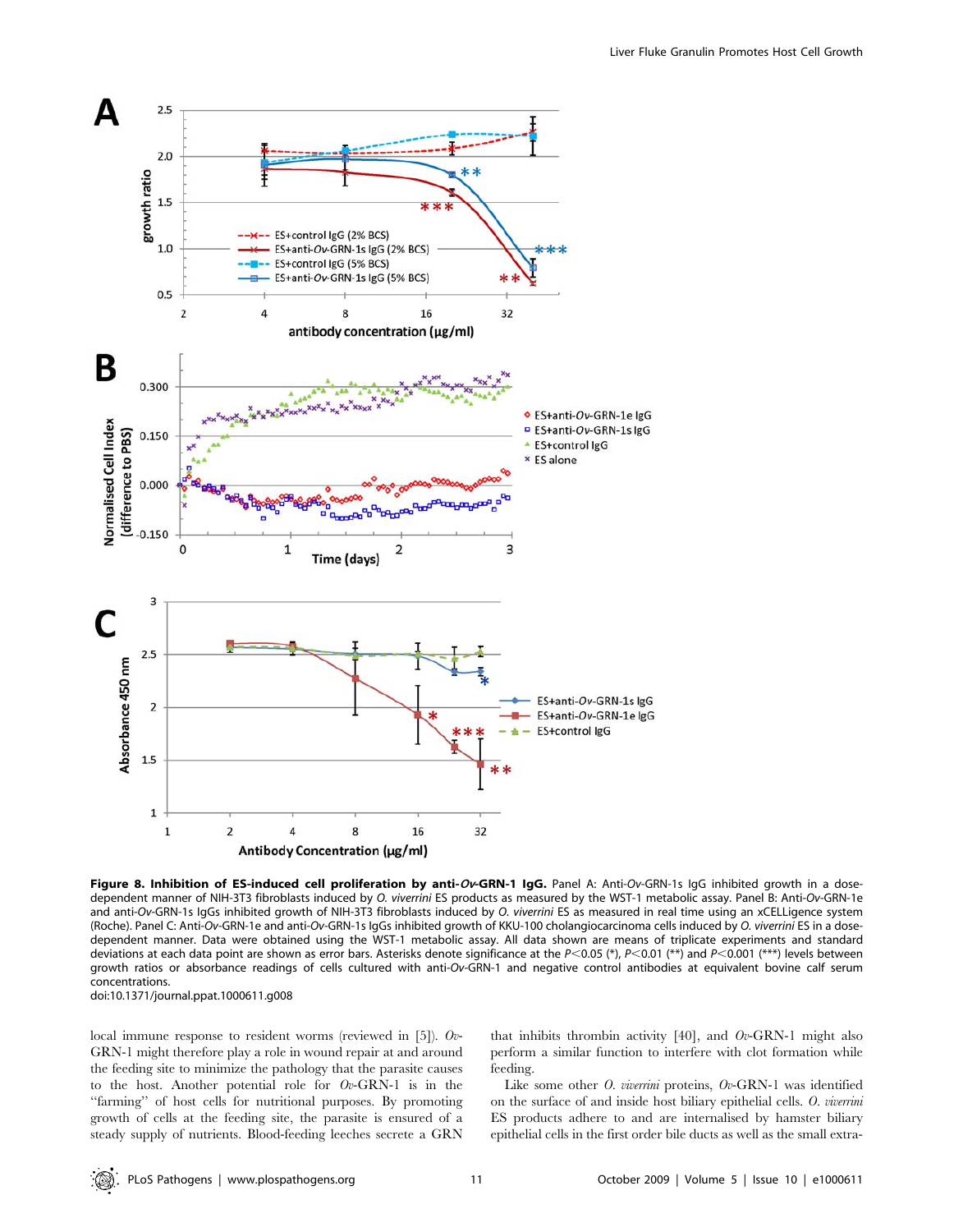hepatic bile ducts where the parasite is too large to reside [41]. Until now, only one ES product that is internalized by host cells had been identified - thioredoxin peroxidase [42]. The mechanism of uptake of O. viverrini ES components by host cells is unknown. With a related fluke, Schistosoma japonicum, fluke glutathione transferase (GST) is translocated from the medium into a variety of mammalian cell types via an endocytotic pathway involving clathrin-coated pits [43]. Like most helminth parasites, O. viverrini secretes a GST (J. Mulvenna et al., unpublished), which along with other ES proteins (such as  $Ov$ -GRN-1), might enter host cells via a similar endocytotic mechanism. Translocation of O. viverrini proteins into host biliary epithelial cells is particularly important due to the carcinogenic nature of this parasite and the putative roles that internalised ES play in transforming host cells [5]. Helicobacter pylori delivers the CagA protein into gastric epithelial cells where it interacts with a kinase involved in cell polarity, resulting in disorganization of gastric epithelial architecture, inflammation and carcinogenesis [44]. Translocation of O. viverrini ES products such as  $Ov$ -GRN-1, into biliary epithelial cells might likewise interfere with signalling, promoting carcinogenesis. Moreover, liver fluke ES products inhibit apoptosis (B. Sripa, unpublished; [45]), further contributing to a tumorigenic environment.

Despite the deployment of mass drug administration programs throughout Thailand, opisthorchiasis is still a major public health concern, and the prevalence of the infection in some areas is increasing [5,46]. Like other neglected tropical diseases, an integrated control program is required to have a lasting impact on reducing transmission and disease burden. To this end, a vaccine for opisthorchiasis is desperately needed to reduce worm burdens and minimize pathology. A recombinant vaccine based on  $Ov$ -GRN-1 is particularly attractive because of the potential role of this protein in establishing a pro-tumorigenic environment in the bile ducts. Such a vaccine would therefore have a major impact on reducing both parasite burdens and the incidence of CCA, the most prevalent and fatal of the liver cancers in northeast Thailand.

## Materials and Methods

#### Ethics statement

Hamsters used in this study were maintained at the animal research facility of the Khon Kaen University Faculty of Medicine; all work was conducted in accordance with protocols approved by the Khon Kaen University Animal Ethics Committee. Mice used in this study were housed at the Queensland Institute of Medical Research (QIMR) animal facility; all work was conducted in accordance with protocols approved by the QIMR Animal Ethics Committee.

#### Preparation of parasite extracts

O. viverrini metacercariae were obtained from naturally infected cyprinoid fish in Khon Kaen province, Thailand. The fish were digested with pepsin-HCl, washed and used to infect hamsters (Mesocricetus auratus) by stomach intubation. Adult O. viverrini worms were recovered from bile ducts of euthanized hamsters infected for 3 months. Somatic adult worm extract (SAE) was prepared from frozen and homogenized adult worms resuspended in PBS with a cocktail of protease inhibitors covering serine, aspartic, cysteine and metallo-proteases (protease inhibitor cocktail set *#*5, Roche). ES products were prepared from live adult worms washed in antibiotics and incubated in modified RPMI-1640 (Invitrogen) at  $37^{\circ}C/5\%$  CO<sub>2</sub>. Supernatant containing the ES products was harvested daily for 7 days [41]. The supernatant was concentrated 20-fold to  $100-300 \mu g/ml$  with 3 kDa Jumbosep spin concentrators (Pall) and aliquoted for storage at  $-80^{\circ}$ C.

## Identification of Ov-GRN-1 in O. viverrini ES products using LC-MS-MS

 $Ov$ -GRN-1 was identified in the ES products of adult  $O$ . viverrini using liquid chromatography tandem mass spectrometry (LC-MS/ MS). The proteins present in ES products were identified by trypsin digestion followed by a combination of off-gel electrophoresis and LC-MS/MS as described by us for the analysis of ES products from the hookworm, Ancylostoma caninum [47]. For multiple reaction monitoring (MRM), recombinant  $Ov$ -GRN-1 in water and *O. viverrini* ES were digested as described [47]. A Dionex 3000 HPLC system (Dionex) was used to perform reversed phase separation of the samples using a C18 300A column  $(150 \text{ mm} \times 2 \text{ mm})$  with a particle size of 5 um (Phenomenex). Twenty microliter aliquots of samples were dissolved in 5% formic acid (aq) and injected onto the HPLC column. The mobile phase consisted of solvent A (0.1% formic acid (aq)) and solvent B (90/10 acetonitrile/0.1% formic acid (aq)). Tryptic peptides were eluted using a gradient elution programme of 0–40% B in 40 min, 40– 80% B in 10 min and finally a 5-min hold at 80% B, followed by a return to 0% B for a 10-min equilibration. The flow rate was 250 µl/min. Eluate from the RP-HPLC column was directly introduced into the TurboIonSpray source. Mass spectrometry experiments were performed on a hybrid quadrupole/linear ion trap 4000 QTRAP MS/MS system (Applied Biosystems). All analyses were performed using MRM, Information Dependant Acquisition Initiation Enhanced Product Ion experiments using both the triple quadrupole and the linear ion trap acquisition modes. Analyst 1.5.1 software was used for data analysis. The acquisition protocol to provide mass spectral data for both identification and characterization involved monitoring the HPLC eluant using MRM scans; ions over the background threshold of 200 counts per second were subjected to examination using the enhanced resolution scan to confirm charge states of the multiply charged molecular ions. The most and next most abundant ions in each of these scans with a charge state of  $+2$  to  $+4$  or with unknown charge were subjected to collision induced disassociation using a rolling collision energy dependent upon the m/z and the charge state of the ion. An enhanced product ion scan was then used to acquire the product ion spectrum. The 4000 QTRAP equipped with a TurboIonSpray Source was operated in the positive electrospray ionization mode.

#### Sequence analysis

Sequences were edited and analysed with assistance from the MacVector software package. Homology searches were performed using Blast search at NCBI (http://blast.ncbi.nlm.nih.gov/Blast. cgi). ORFs were analysed for signal peptides/anchors using SignalP-NN prediction and SignalP-HMM prediction at http:// www.cbs.dtu.dk/services/SignalP/. The O. viverrini cDNA encoding for GRN was termed  $Ov$ -grn-1 and was submitted to GenBank under accession number FJ436341. The structural architecture of GRN family members was obtained from entry IPR000118 at the Interpro 18.0 database [48]. Prediction of potential glycosylation sites was determined using the YingOYang server [49].

#### Structural modelling

Using version 3 of MODELLER, the three-dimensional structure of Ov-GRN-1 was predicted based on comparative modelling to carp granulin [23]. The covalent geometry of the modelled structure was in agreement with the template structures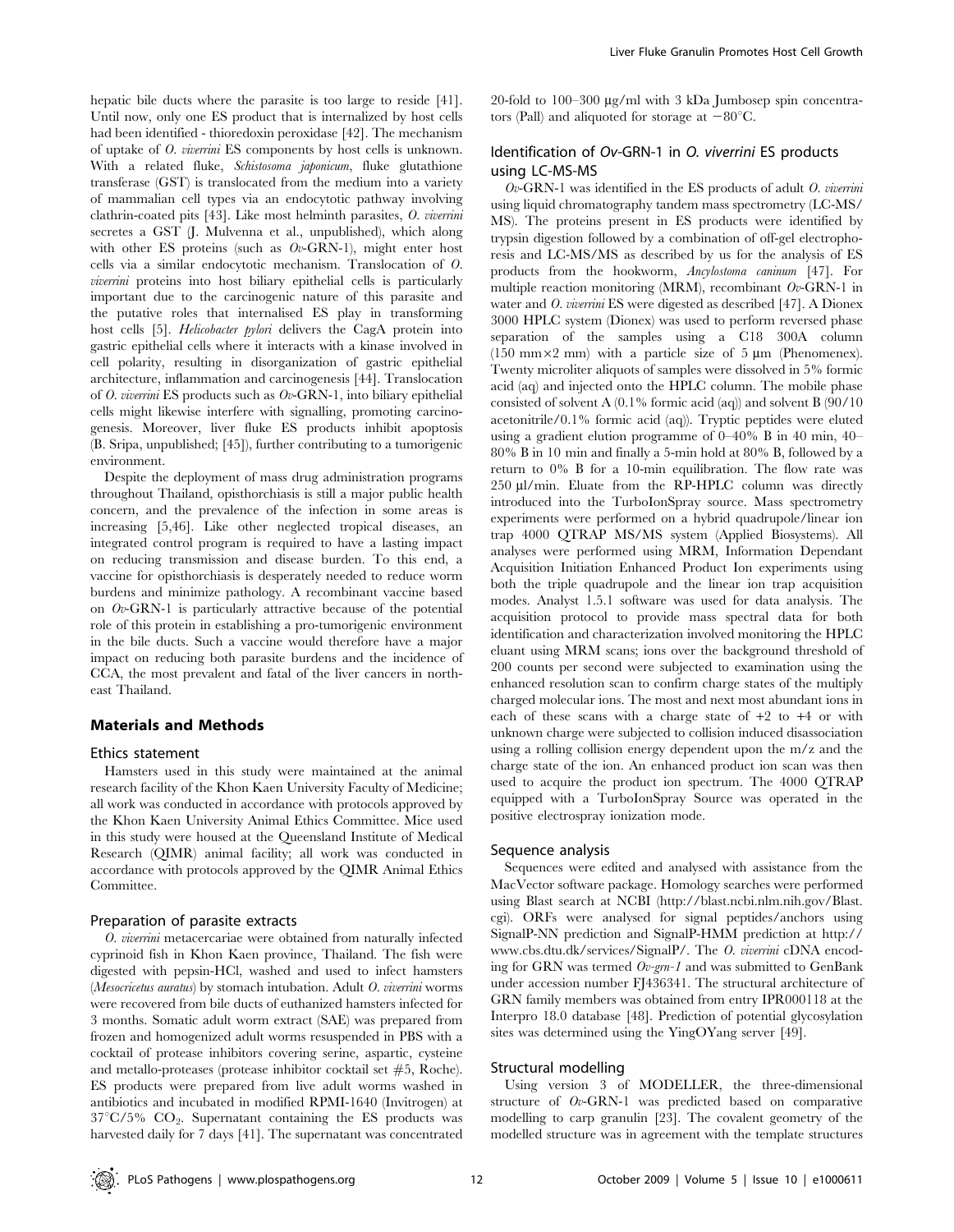with all but one of the residues occupying the allowed regions of the Ramachandran plot. The quality of the stereo-chemical structures of the models was determined using PRO-CHECK-NMR [24]. Pymol was used to view the homology models (http:// www.pymol.org)

#### Phylogenetic tree

The phylogenetic relationship of  $Ov$ -GRN-1 with other GRN family members was inferred using a neighbor joining analysis in PAUP beta version 8.0 for Macintosh. Bootstrap values were determined from 1000 replicates. Where bootstrap values were below 50%, clades were collapsed to form polytomies. Where multiple GRN domains were observed within one PGRN protein (e.g., vertebrates and schistosomes), individual GRN domains sharing the greatest identity with  $Ov$ -GRN-1 were selected and numbered 1–3 in order of their identities. The individual GRN domains of human PGRN, however, have been alphabetically designated A–G in the order GFABCDE, based on their description in the literature.

#### RNA extraction and RT-PCR

Extraction of O. *viverrini* RNA and subsequent reverse transcription PCR (RT-PCR) was carried out as described [50], with minor modifications. Total RNA from each developmental stage of O. viverrini was extracted with Trizol (Invitrogen) according to the manufacturer's instructions. Contaminating genomic DNA was removed by treatment of RNA with DNase I (Promega). For RT-PCR, first-strand cDNA was synthesized from 1.0 ug of total RNA using avian myeloblastosis virus reverse transcriptase (Promega) and an oligo (dT) primer at  $42^{\circ}$ C for 60 min. A 1.0 ml aliquot of the cDNA was amplified using primers specific for the control beta-actin mRNA (Forward CGAGGTATCCT-CACCCTCAA, Reverse GCGACTCGCAACTCATTGTA) and the target  $Ov$ -gm-1 mRNA (Forward CGCGCGCCATGGA-TACTTTGCAGCCAATT, Reverse GCGCGCCTCGAGTGC-GACCTTTCGAGCGTT) based on the following conditions: 30 sec denaturation at  $94^{\circ}$ C, 30 sec annealing at  $55^{\circ}$ C, and 30 sec extension at  $72^{\circ}$ C for 30 cycles. Control RT-PCR reactions were performed without reverse transcriptase to ensure that amplified products were derived from cDNA and not contaminating genomic DNA. PCR products were sized by electrophoresis through 1% agarose and visualized under UV light after staining with ethidium bromide.

#### Recombinant protein expression

 $Ov$ -GRN-1 was expressed in both bacterial and insect cell expression systems. The complete ORF minus the predicted signal sequence was amplified using Expand polymerase (Roche) from an adult O. viverrini cDNA library [6] using primers described below and cloned into the plasmid pMIB/V5-His (Invitrogen) for insect (Spodoptera frugiperda) cell expression or cloned into the NdeI and XhoI sites of the pET41a vector (Novagen) for E. coli expression, thereby removing the GST fusion tag but retaining the  $6\times$ His tag and allowing for native N-terminal protein expression. Primers for insect cell expression were: pMIB F3 HindIII CGCGCGAAGCT-TAATGGATACTTTGCAGCCAATT; pMIB R3 XbaI GCG-CGCTCTAGATGCGACCTTTCGAGCGTT. Plasmid preparation, cell transfection, colony selection and growth of Sf9 cells (Invitrogen) was as previously described [51]. Primers for E. coli expression were: pet41 NcoI F7 CGCGCGCCATGGATACTT-TGCAGCCAATT; pet41 XhoI R7 GCGCGCCTCGAGTGC-GACCTTTCGAGCGTT. Plasmids were prepared using standard techniques and used to transform E. coli cell lines (BL21, rosetta, rosetta-gami cells – Novagen) followed by selection with

kanamycin and other appropriate antibiotics according to the manufacturer's instructions. Cells were grown in LB medium at temperatures between  $16-37^{\circ}\text{C}$  in 1 L Schott bottles at 220 rpm. Cultures were induced with 1 mM IPTG upon reaching an  $OD_{600}$ of 0.5 and grown overnight before harvesting the cell pellet.

#### Purification of recombinant proteins

Since both recombinant proteins (derived from E. coli and Sf9 insect cells) contained C-terminal  $6 \times His$  tags, the purification procedures included immobilized metal ion affinity chromatography (IMAC). Purification was undertaken using an AKTA basic purification system (GE) at  $4^{\circ}$ C. Henceforth we refer to the E. coliderived recombinant protein as Ov-GRN-1e and Sf9-derived protein as  $Ov$ -GRN-1s. For  $Ov$ -GRN-1s, 3 L of culture supernatant was passed across a 5 ml Hitrap HS HP cation exchange column (GE) with a gradient of  $0-1$  M NaCl over 10 column volumes. Fractions enriched for recombinant protein were detected using an anti-V5 affinity tag antibody (Invitrogen). Further purification of these fractions was achieved by a subsequent IMAC step; protein was bound to 1 ml Ni-NTA resin (Qiagen) in 10 mM imidazole/sodium phosphate (pH 8) and washed with 10 column volumes of 20, 40 and 60 mM imidazole, followed by elution in 250 mM imidazole. Fractions containing recombinant protein were subjected to a second round of IMAC as above, followed by concentration to 1 mg/ml and buffer exchange into PBS using 3 kDa microsep spin columns (Pall). For purification of Ov-GRN-1e, 3 g of E. coli cell pellet was resuspended in 30 ml binding buffer (50 mM Tris-HCl, 300 mM NaCl, 0.1% Triton X-100) followed by three disruption cycles through a chilled French press at 16–18000 psi. The sample was centrifuged at 4000 g and the pellet was dissolved in 6 M urea in nickel (Ni)-NTA binding buffer with 40 mM imidazole overnight at  $4^{\circ}$ C with gentle mixing. The supernatant was collected by centrifugation as above and purified by denaturing IMAC, with 6 M urea in all buffers, over a 5 ml His-trap Ni-IDA column (GE). The column was washed with 100 mM imidazole and recombinant protein eluted with 500 mM imidazole/6 M urea. The eluate was concentrated to 20 mg/ml using 3 kDa 15 ml Amicon Ultra centrifuge concentration devices (Millipore) and refolded by drop wise addition to a 20-fold greater volume of a range of refolding buffers [52]. The soluble material was bufferexchanged into PBS using a PD10 column (GE).

#### Antibody production and purification of IgG

 $Ov$ -GRN-1e and GRN-1s were adjusted to 0.4 mg/ml and diluted 1:1 with Freund's adjuvant and emulsified. Twenty micrograms of protein (100 µl of protein:adjuvant) was injected subcutaneously into each of four BALB/c female mice every two weeks, using Freund's complete adjuvant for the first immunization and Freund's incomplete adjuvant for the second and third immunizations. Two weeks after the final immunization, mice were euthanized, blood collected by cardiac puncture, and sera recovered from the clotted blood. Control sera were obtained from mice that were either (1) unimmunized or (2) immunized with an irrelevant control protein (recombinant Na-GST-1 glutathione-Stransferase from Necator americanus) [53]. Sera were pooled and diluted 1:20 with PBS for affinity purification of IgG on Hitrap protein G (GE) at  $4^{\circ}$ C using an AKTA basic FPLC. Eluted fractions were concentrated with 30 kDa nanosep spin concentrators (Pall), buffer exchanged into PBS and stored at  $-80^{\circ}$ C.

#### Western blots

Denaturing and native polyacrylamide gel electrophoresis (PAGE) was performed using 15% gels. Proteins were electro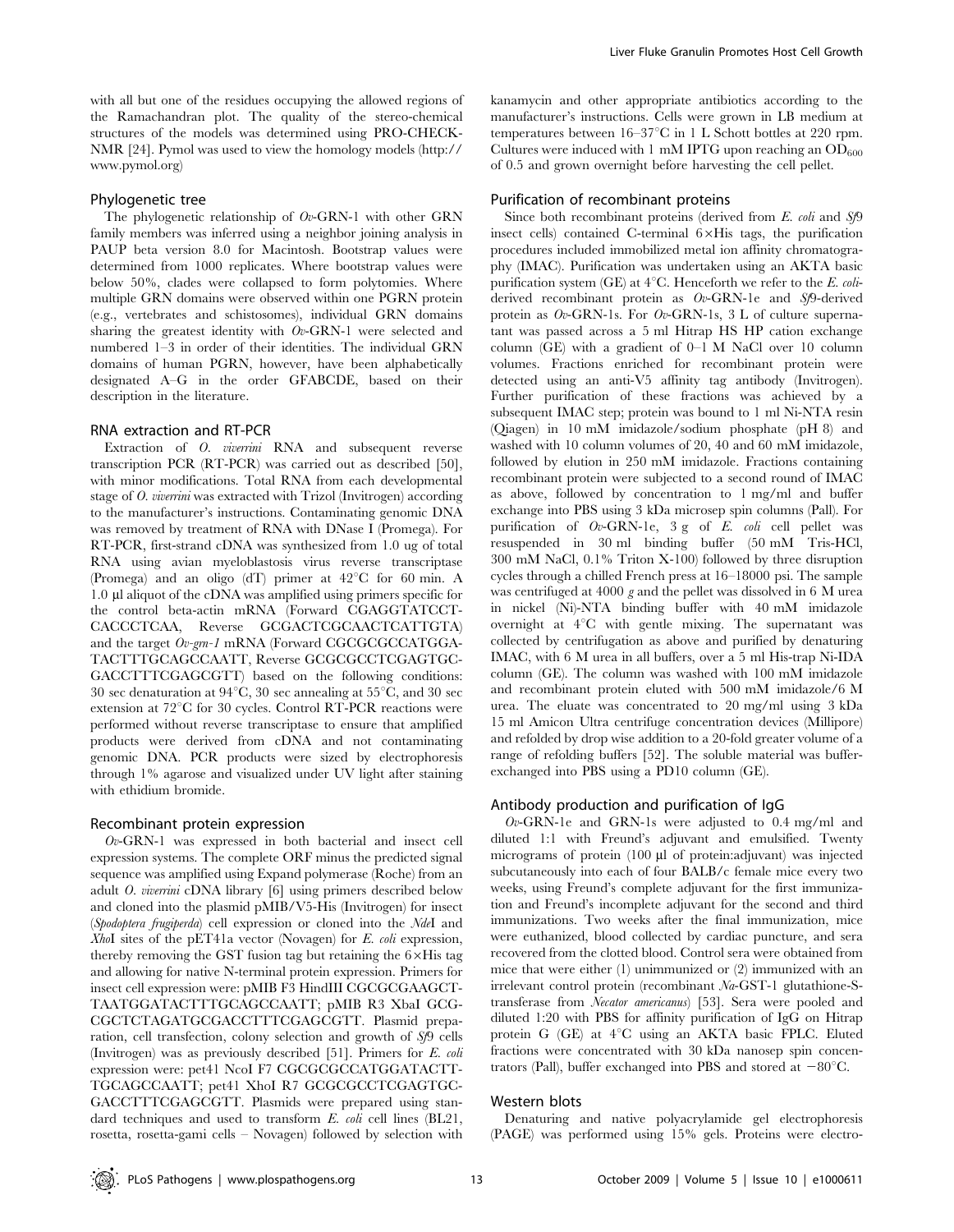transferred to Biotrace nitrocellulose membranes (Pall), which were then sliced into 3 mm wide strips. Membranes were blocked in 5% skimmed milk powder (SMP)/PBS with 0.05% Tween 20 (PBST) for 60 min at room temperature (RT) with gentle shaking and probed overnight with  $8 \mu g/ml$  mouse IgG diluted in  $2\%$  $SMP/PBST$  at  $4^{\circ}\mathrm{C}$ . Subsequently, membranes were washed  $(3\times10$  min each) in PBST at RT followed by probing with horse radish peroxidase (HRP)-conjugated goat anti-mouse IgG (Zymed Laboratories) diluted 1:300 in 2% SMP/PBST at RT with gentle rocking for 60 min. After washing to remove the secondary antibody, colorimetric signals were developed in the presence of hydrogen peroxide and diaminobenzidine (DAB) (Pierce).

#### Immunolocalization

O. viverrini adult worms or liver tissue from hamsters infected with *O. viverrini* (weeks 12–16 weeks) were fixed and cut by microtome into sections of  $4 \mu m$  [41]. The sections were deparaffinised in xylene, hydrated in a series of ethanol and distilled water, respectively. Endogenous peroxidise was eliminated by incubating sectioned tissues in  $5\%$  H<sub>2</sub>O<sub>2</sub> in methanol for 30 min, after which the sections were rehydrated in water and PBS. Non-specific staining was blocked by incubation in 5% normal mouse serum in PBS for 30 min. The sections were probed with pooled mouse purified IgG diluted  $1:100-1:500$  (v/v) in PBS and incubated overnight at  $4^{\circ}$ C. After rinsing  $3\times5$  min with PBS the sections were incubated with horseradish peroxidase-conjugated goat anti-mouse IgG (Zymed Laboratories) for 1 h. Sections were rinsed with PBS  $2 \times 10$  min, after which the slides were developed with DAB. The sections were counterstained with Mayer's haematoxylin, dehydrated, cleared in xylene and mounted in Permount<sup>®</sup> (Cen-Med). The sections were examined by light microscopy and images captured with a digital camera.

#### Reagents for cell proliferation assays

ES products, recombinant proteins and IgG antibodies that were included in cell culture were filtered under sterile conditions with  $0.22 \mu M$  syringe filters (Pall). Dilutions were carried out in sterile PBS in Twintec 96 well plates (Eppendorf). Samples were prepared so that 20 µl of ES protein or antibody in sterile PBS was added to 100 µl of cell culture media. Protein concentrations described hereafter refer to the final concentration in cell culture after dilution in media. All assays were conducted either in triplicate or duplicate, as specified in figure legends. Controls were relevant for the sample tested: expression matched recombinant proteins were included to assess effects of recombinant granulin – a hookworm protein, Na-ASP-2, expressed in insect cells [51] served as the control protein for Ov-GRN-1s; Sm-TSP-2 EC2 expressed in E. coli [54] served as the control protein for  $0v$ -GRN-1e. Antibodies against recombinant proteins for use in cell culture were purified as above. The Erk1/2 (MAPK) kinase inhibitor, U0126 (Cell Signalling Technology) was used at a final concentration of 10  $\mu$ M in some cell cultures to assess its ability to block signalling induced by ES products or recombinant  $Ov$ -GRN-1.

#### Cell proliferation

NIH 3T3 mouse embryonic fibroblast cells (ATCC) were maintained as specified by ATCC protocols. Briefly, cells were maintained with regular splitting using 0.25% trypsin every 2–5 days in DMEM (Sigma) with 10% bovine calf serum (BCS) and 1 ×antibiotic/antimycotic (Invitrogen) at  $37^{\circ}$ C under 5% CO<sub>2</sub>. To assess the effects of ES on cell growth, multiple culture conditions were investigated in 96 well plates including seed densities (1,000– 10,000 cells/well), cell attachment times before sample addition (3 h, 6 h, 16 h), BCS concentration (0, 2, 5 and 10%), ES concentration (10–80  $\mu$ g/ml) and duration of culture after sample addition (1–3 days). The ability of live  $O$ . *viverrini* flukes to stimulate cell proliferation was assessed using a non-contact co-culture technique as described [4]. KKU-100 is a cell line derived from a human CCA and was maintained as described [55]. Cell proliferation was determined using two different approaches. First, cell numbers were assayed using the WST-1 cell proliferation reagent (Roche) as per product manual. Briefly the procedure involves incubating the cells with 10 ul of WST-1 for up to four hours at  $37^{\circ}$ C. During this period viable cells, which contain mitochondrial dehydrogenases, convert WST-1 to a water soluble formazan dye which has a peak absorbance at 450 nm which is measured on a Benchmark Plus plate reader (BioRad) and data were converted into cell numbers per well via comparison to standard curves.

Cell proliferation was also assessed by counting cell numbers in real time using a xCELLigence system and E plates (Roche) which monitors cellular events in real time by measuring electrical impedance across interdigitated gold micro-electrodes integrated on the bottom of tissue culture plates. The impedance measurement provides quantitative information about the biological status of the cells, including cell number, viability, and morphology [27]. Cell culture conditions tested were the same as those tested with the WST-1 dye  $(2\%$  BCS,  $20 \mu g/ml$  ES,  $20 \mu g/ml$  IgG).

#### Supporting Information

Figure S1 Reverse transcription PCR of different Opisthorchis life cycle stages. Lane 1: Egg (snail infective stage), Lane 2: Metacercariae (mammalian infective stage), Lane 3: Juvenile (two weeks maturation in liver), Lane 4: Young adult (one month), Lane 5: Adult (two months). Panel A shows Ov-grn-1 RT-PCR and panel B shows actin control with equivalent lanes as in panel A. Negative controls without primers or without reverse transcriptase showed no bands (not shown).

Found at: doi:10.1371/journal.ppat.1000611.s001 (0.97 MB TIF)

Figure S2 Proliferation of host cells in response to O. viverrini live worms (A) and ES proteins (B). Data is shown as raw cell numbers and was used to generate growth ratios shown in Figure 5. Found at: doi:10.1371/journal.ppat.1000611.s002 (0.56 MB TIF)

Figure S3 O. viverrini ES products induce growth of NIH-3T3 fibroblasts as measured in real time using an xCELLigence system. The curves represent the differences between each sample and the cells treated with PBS as measured by Cell Index (xCELLigence readout); data were normalized prior to sample addition.

Found at: doi:10.1371/journal.ppat.1000611.s003 (0.49 MB TIF)

**Figure S4** Recombinant refolded  $Ov$ -GRN-1e stimulates growth of NIH-3T3 fibroblasts at nanomolar concentrations as measured by the WST-1 assay. Data is shown as raw cell numbers over three days in the presence of different concentrations of  $Ov$ -GRN-1 or control recombinant protein. Data was used to generate growth ratios shown in Figure 6.

Found at: doi:10.1371/journal.ppat.1000611.s004 (0.08 MB TIF)

**Figure S5** Recombinant refolded  $Ov$ -GRN-1e stimulates growth of NIH-3T3 fibroblasts at nanomolar concentrations as measured in real time using an xCELLigence system (Roche). Data is shown as raw cell numbers and was used to generate growth ratios shown in Figure 7.

Found at: doi:10.1371/journal.ppat.1000611.s005 (0.51 MB TIF)

Figure S6 Inhibition of ES-induced proliferation of NIH-3T3 fibroblasts by anti- $Ov$ -GRN-1 IgG as measured by the WST-1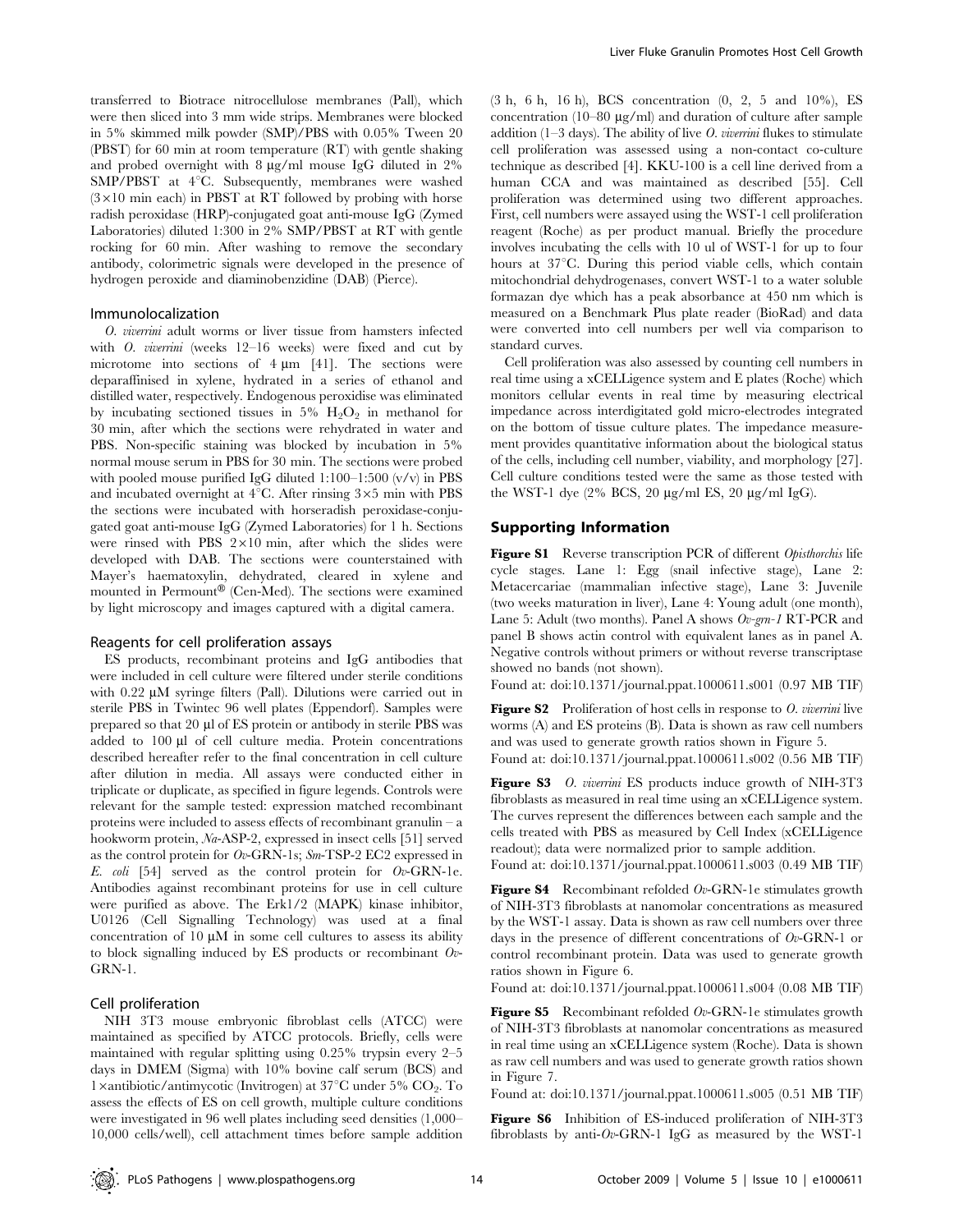assay (A) and in real time using an xCELLigence (B). Data is shown as raw cell numbers and was used to generate growth ratios shown in Figure 8.

Found at: doi:10.1371/journal.ppat.1000611.s006 (0.56 MB TIF)

#### Acknowledgments

We thank Professor John Dalton for helpful discussions. The collection of the xCELLigence data has only been made possible through the

#### References

- 1. Sripa B, Pairojkul C (2008) Cholangiocarcinoma: lessons from Thailand. Curr Opin Gastroenterol 24: 349–356.
- Parkin DM (2006) The global health burden of infection-associated cancers in the year 2002. Int J Cancer 118: 3030–3044.
- 3. Herrera LA, Benitez-Bribiesca L, Mohar A, Ostrosky-Wegman P (2005) Role of infectious diseases in human carcinogenesis. Environ Mol Mutagen 45: 284–303.
- 4. Thuwajit C, Thuwajit P, Kaewkes S, Sripa B, Uchida K, et al. (2004) Increased cell proliferation of mouse fibroblast NIH-3T3 in vitro induced by excretory/ secretory product(s) from Opisthorchis viverrini. Parasitology 129: 455-464.
- 5. Sripa B, Kaewkes S, Sithithaworn P, Mairiang E, Laha T, et al. (2007) Liver Fluke Induces Cholangiocarcinoma. PLoS Med 4: e201. doi:10.1371/ journal.pmed.0040201.
- 6. Laha T, Pinlaor P, Mulvenna J, Sripa B, Sripa M, et al. (2007) Gene discovery for the carcinogenic human liver fluke, Opisthorchis viverrimi. BMC Genomics 8: 189.
- 7. Ong CH, Bateman A (2003) Progranulin (granulin-epithelin precursor, PC-cell derived growth factor, acrogranin) in proliferation and tumorigenesis. Histol Histopathol 18: 1275–1288.
- 8. He Z, Ong CH, Halper J, Bateman A (2003) Progranulin is a mediator of the wound response. Nat Med 9: 225–229.
- 9. He Z, Bateman A (2003) Progranulin (granulin-epithelin precursor, PC-cellderived growth factor, acrogranin) mediates tissue repair and tumorigenesis. J Mol Med 81: 600–612.
- 10. Cadieux B, Chitramuthu BP, Baranowski D, Bennett HP (2005) The zebrafish progranulin gene family and antisense transcripts. BMC Genomics 6: 156.
- 11. Bhandari V, Giaid A, Bateman A (1993) The complementary deoxyribonucleic acid sequence, tissue distribution, and cellular localization of the rat granulin precursor. Endocrinology 133: 2682–2689.
- 12. Gijselinck I, Van Broeckhoven C, Cruts M (2008) Granulin mutations associated with frontotemporal lobar degeneration and related disorders: an update. Hum Mutat 29: 1373–1386.
- 13. Viswanathan J, Makinen P, Helisalmi S, Haapasalo A, Soininen H, et al. (2009) An association study between granulin gene polymorphisms and Alzheimer's disease in Finnish population. Am J Med Genet B Neuropsychiatr Genet 150B(5): 747–750.
- 14. Cheung ST, Wong SY, Leung KL, Chen X, So S, et al. (2004) Granulinepithelin precursor overexpression promotes growth and invasion of hepatocel-lular carcinoma. Clin Cancer Res 10: 7629–7636.
- 15. Liau LM, Lallone RL, Seitz RS, Buznikov A, Gregg JP, et al. (2000) Identification of a human glioma-associated growth factor gene, granulin, using differential immuno-absorption. Cancer Res 60: 1353–1360.
- 16. Monami G, Gonzalez EM, Hellman M, Gomella LG, Baffa R, et al. (2006) Proepithelin promotes migration and invasion of 5637 bladder cancer cells through the activation of ERK1/2 and the formation of a paxillin/FAK/ERK complex. Cancer Res 66: 7103–7110.
- 17. Zanocco-Marani T, Bateman A, Romano G, Valentinis B, He ZH, et al. (1999) Biological activities and signaling pathways of the granulin/epithelin precursor. Cancer Res 59: 5331–5340.
- 18. Jones MB, Houwink AP, Freeman BK, Greenwood TM, Lafky JM, et al. (2006) The granulin-epithelin precursor is a steroid-regulated growth factor in endometrial cancer. J Soc Gynecol Investig 13: 304–311.
- 19. Ho JC, Ip YC, Cheung ST, Lee YT, Chan KF, et al. (2008) Granulin-epithelin precursor as a therapeutic target for hepatocellular carcinoma. Hepatology 47: 1524–1532.
- 20. Tetteh KK, Loukas A, Tripp C, Maizels RM (1999) Identification of abundantly expressed novel and conserved genes from the infective larval stage of Toxocara canis by an expressed sequence tag strategy. Infect Immun 67: 4771-4779.
- 21. LoVerde PT, Hirai H, Merrick JM, Lee NH, El-Sayed N (2004) Schistosoma mansoni genome project: an update. Parasitol Int 53: 183–192.
- 22. Blackwell JM (1997) Parasite genome analysis. Progress in the Leishmania genome project. Trans R Soc Trop Med Hyg 91: 107–110.
- 23. Hrabal R, Chen Z, James S, Bennett HP, Ni F (1996) The hairpin stack fold, a novel protein architecture for a new family of protein growth factors. Nat Struct Biol 3: 747–752.
- 24. Laskowski RA, Rullmannn JA, MacArthur MW, Kaptein R, Thornton JM (1996) AQUA and PROCHECK-NMR: programs for checking the quality of protein structures solved by NMR. J Biomol NMR 8: 477–486.
- 25. Lun ZR, Gasser RB, Lai DH, Li AX, Zhu XQ, et al. (2005) Clonorchiasis: a key foodborne zoonosis in China. Lancet Infect Dis 5: 31–41.

availability of a Roche xCELLigence RTCA Instrument and the local Roche Diagnostics Australia Pty Ltd Technical Staff.

## Author Contributions

Conceived and designed the experiments: MJS JM AL. Performed the experiments: MJS JM AJ. Analyzed the data: MJS AJ AL. Contributed reagents/materials/analysis tools: TL BS SS PJB AL. Wrote the paper: MJS AL.

- 26. Sripa B (2003) Pathobiology of opisthorchiasis: an update. Acta Trop 88: 209–220.
- 27. Xing JZ, Zhu L, Jackson JA, Gabos S, Sun XJ, et al. (2005) Dynamic monitoring of cytotoxicity on microelectronic sensors. Chem Res Toxicol 18: 154–161.
- 28. Satarug S, Haswell-Elkins MR, Tsuda M, Mairiang P, Sithithaworn P, et al. (1996) Thiocyanate-independent nitrosation in humans with carcinogenic parasite infection. Carcinogenesis 17: 1075–1081.
- 29. Thamavit W, Bhamarapravati N, Sahaphong S, Vajrasthira S, Angsubhakorn S (1978) Effects of dimethylnitrosamine on induction of cholangiocarcinoma in Opisthorchis viverrini-infected Syrian golden hamsters. Cancer Res 38: 4634–4639.
- 30. Bateman A, Bennett HP (1998) Granulins: the structure and function of an emerging family of growth factors. J Endocrinol 158: 145–151.
- 31. Tangkeangsirisin W, Serrero G (2004) PC cell-derived growth factor (PCDGF/ GP88, progranulin) stimulates migration, invasiveness and VEGF expression in breast cancer cells. Carcinogenesis 25: 1587–1592.
- 32. Thuwajit C, Thuwajit P, Uchida K, Daorueang D, Kaewkes S, et al. (2006) Gene expression profiling defined pathways correlated with fibroblast cell proliferation induced by Opisthorchis viverrini excretory/secretory product. World J Gastroenterol 12: 3585-3592.
- 33. Tolkatchev D, Malik S, Vinogradova A, Wang P, Chen Z, et al. (2008) Structure dissection of human progranulin identifies well-folded granulin/epithelin modules with unique functional activities. Protein Sci 17: 711–724.
- 34. Bateman A, Belcourt D, Bennett H, Lazure C, Solomon S (1990) Granulins, a novel class of peptide from leukocytes. Biochem Biophys Res Commun 173: 1161–1168.
- 35. Donald CD, Laddu A, Chandham P, Lim SD, Cohen C, et al. (2001) Expression of progranulin and the epithelin/granulin precursor acrogranin correlates with neoplastic state in renal epithelium. Anticancer Res 21: 3739–3742.
- 36. Lu R, Serrero G (1999) Stimulation of PC cell-derived growth factor (epithelin/ granulin precursor) expression by estradiol in human breast cancer cells. Biochem Biophys Res Commun 256: 204–207.
- 37. Lu R, Serrero G (2001) Mediation of estrogen mitogenic effect in human breast cancer MCF-7 cells by PC-cell-derived growth factor (PCDGF/granulin precursor). Proc Natl Acad Sci U S A 98: 142–147.
- 38. He Z, Bateman A (1999) Progranulin gene expression regulates epithelial cell growth and promotes tumor growth in vivo. Cancer Res 59: 3222–3229.
- 39. Jinawath N, Chamgramol Y, Furukawa Y, Obama K, Tsunoda T, et al. (2006) Comparison of gene expression profiles between Opisthorchis viverrini and non-Opisthorchis viverrini associated human intrahepatic cholangiocarcinoma. Hepatology 44: 1025–1038.
- 40. Hong SJ, Kang KW (1999) Purification of granulin-like polypeptide from the blood-sucking leech, Hirudo nipponia. Protein Expr Purif 16: 340–346.
- 41. Sripa B, Kaewkes S (2000) Localisation of parasite antigens and inflammatory responses in experimental opisthorchiasis. Int J Parasitol 30: 735–740.
- 42. Suttiprapa S, Loukas A, Laha T, Wongkham S, Kaewkes S, et al. (2008) Characterization of the antioxidant enzyme, thioredoxin peroxidase, from the carcinogenic human liver fluke, Opisthorchis viverrini. Mol Biochem Parasitol 160: 116–122.
- 43. Morris MJ, Craig SJ, Sutherland TM, Board PG, Casarotto MG (2009) Transport of glutathione transferase-fold structured proteins into living cells. Biochim Biophys Acta 1788: 676–685.
- 44. Saadat I, Higashi H, Obuse C, Umeda M, Murata-Kamiya N, et al. (2007) Helicobacter pylori CagA targets PAR1/MARK kinase to disrupt epithelial cell polarity. Nature 447: 330–333.
- 45. Kim YJ, Choi MH, Hong ST, Bae YM (2009) Resistance of cholangiocarcinoma cells to parthenolide-induced apoptosis by the excretory-secretory products of Clonorchis sinensis. Parasitol Res 104: 1011–1016.
- 46. Andrews RH, Sithithaworn P, Petney TN (2008) Opisthorchis viverrini: an underestimated parasite in world health. Trends Parasitol 24: 497–501.
- 47. Mulvenna J, Hamilton B, Nagaraj SH, Smyth D, Loukas A, et al. (2009) Proteomics analysis of the excretory/secretory component of the blood-feeding stage of the hookworm, Ancylostoma caninum. Mol Cell Proteomics 8: 109–121.
- 48. Hunter S, Apweiler R, Attwood TK, Bairoch A, Bateman A, et al. (2008) InterPro: the integrative protein signature database. Nucleic Acids Res 37(Database issue): D211–215.
- 49. Blom N, Sicheritz-Ponten T, Gupta R, Gammeltoft S, Brunak S (2004) Prediction of post-translational glycosylation and phosphorylation of proteins from the amino acid sequence. Proteomics 4: 1633–1649.